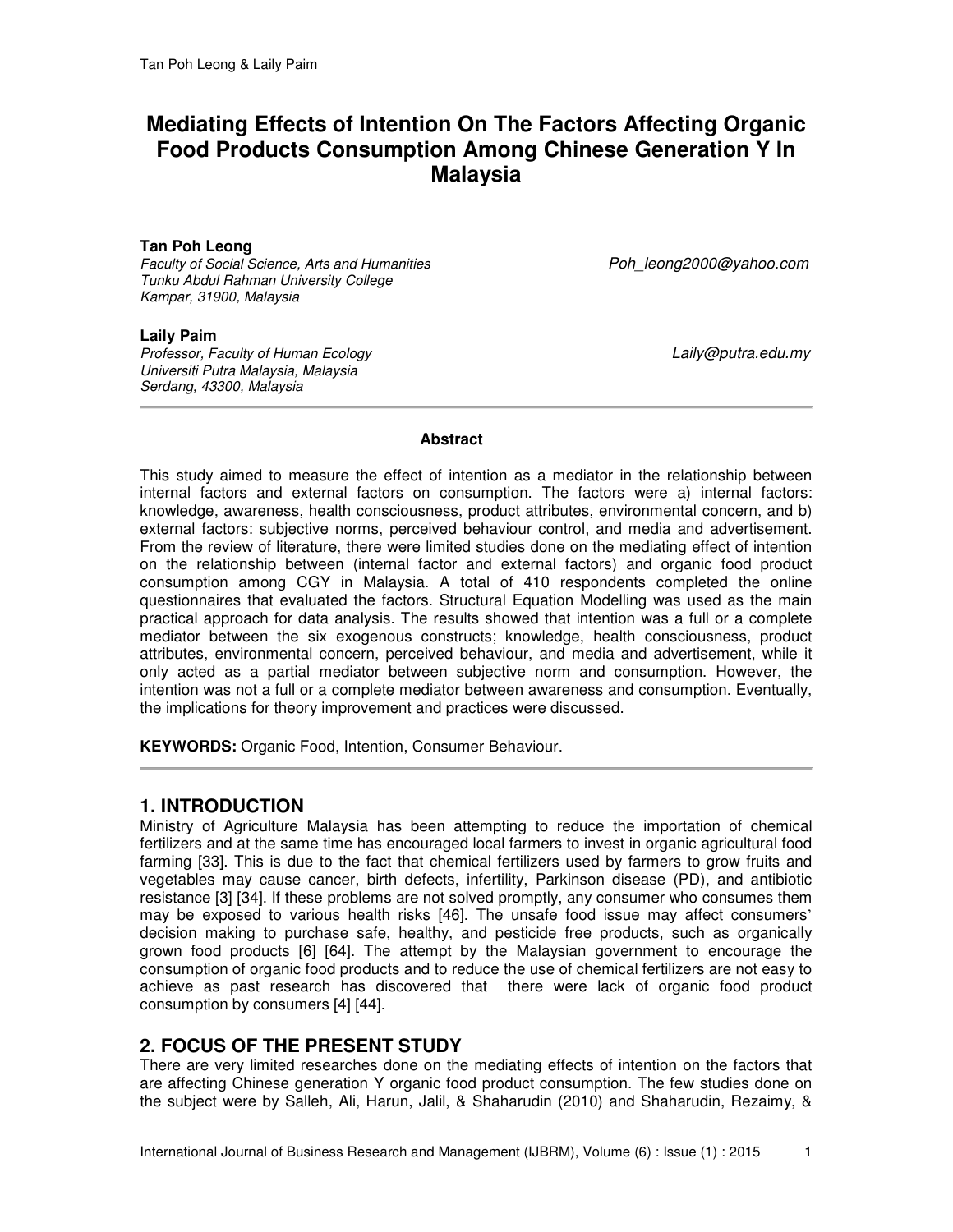Jalid (2010). Salleh et al. (2010) had used academic staff from Universiti Teknologi MARA in the Northern region and the samples were predominantly of Malays ethnicity (93%). In the study conducted by Shaharudin et al. (2010) he used customers from few restaurants and shops in few big towns in Malaysia and the samples were also predominantly Malays (82.7%). Therefore, exploring the mediating effects of intention on the factors affecting organic food product consumption among Chinese Generation Y has become an important issue, and it can close the gap.

# **3. OBJECTIVE OF STUDY**

This study proposed eight objectives

- 1. To explore the mediating effects of intention on the relationship between knowledge and organic food product consumption.
- 2. To study the mediating effects of intention on the relationship between awareness and organic food product consumption.
- 3. To investigate the mediating effects of intention on the relationship between health consciousness and organic food product consumption.
- 4. To determine the mediating effects of intention on the relationship between product attributes and organic food product consumption.
- 5. To analyse the mediating effects of intention on the relationship between environmental concern and organic food product consumption.
- 6. To explore the mediating effects of intention on the relationship between subjective norms and organic food product consumption.
- 7. To study the mediating effects of intention on the relationship between perceived behaviour control and organic food product consumption.
- 8. To determine the mediating effects of intention on the relationship between media and advertisement and organic food product consumption.

### **4. LITERATURE REVIEW**

### **4.1 Internal Factors: Knowledge**

Organic Monitor (2006) reported that many Asian consumers are less knowledgeable about the benefits of organic foods. Several studies regarding knowledge and consumption, such as studies by Chinnici et al. (2002); Lin & Wang (2007); Gracia & de Magistris (2007); Stobbelaar, Casimir, Borghuis, Marks, Meijer, & Zebeda (2007); Vermeir, and Verbeke (2002) had pointed out the importance of knowledge towards consuming organic food products. Chiou (2000) found that if a person possesses more of the product knowledge, his or her confidence level in making the right decision increases. On the other hand, consumer with insufficient knowledge about organic food will try to avoid consuming the food. Yiridoe, Bonti-Ankomah, and Martin (2005) found that knowledge on organic food products can affect consumers' consumption behaviour of organic food. However, there was no study on the mediating effect of intention on the relationship between knowledge and organic food product consumption among CGY in Malaysia. Therefore, this study has formulated the following null hypothesis.

Hypothesis 1<sub>0</sub>. There is no full mediating effect of intention on the relationship between knowledge and organic food product consumption among CGY.

### **4.2 Awareness**

Zhen and Mansori (2012) pointed out in the marketing concept, awareness refers to consumers' consciousness as customers' awareness of particular products and company allows them to receive the greatest form of what they buy. As reported by previous studies, awareness has become a critical factor in changing consumers' intention towards organic foods, which, in turn, is expected to improve the growth in the organic food markets [56]. However, there is still no study on the mediating effect of intention on the relationship between awareness and organic food product consumption among CGY in Malaysia. This appears as an opportunity to prepare the following hypothesis.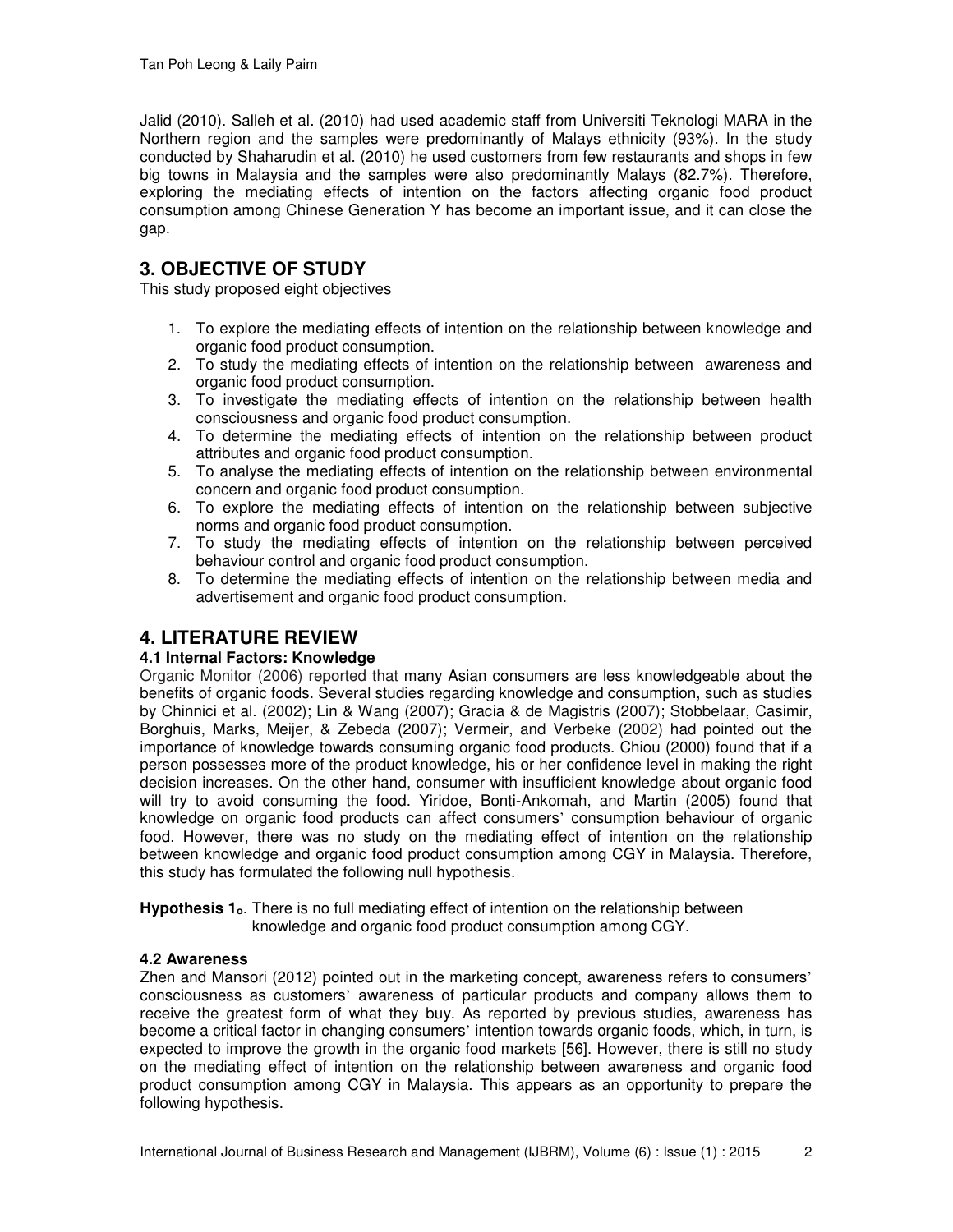**Hypothesis 2<sub>0</sub>**. There is no full mediating effect of intention on the relationship between awareness and organic food product consumption among CGY.

#### **4.3 Health Consciousness**

Health consciousness is the degree to which someone tends to care about their health. Gracia and de Magistris (2007) and Stobbelaar et al. (2007) had identified the relationship between consumer's health related attitudes and organic food products consumption. Consumers are concerned about what they eat. Modern agricultural practices that use chemical pesticides, which are harmful to health, have changed the consumers' decision making [20] [27] [29] [45] and [59]. In some studies, health consciousness issues were important to consumers towards organic food products consumption [38]. Besides that health consciousness towards nutrition is also a vital factor in affecting adolescents' intention towards organic foods consumption [35]. However, Holm (2003) pointed out that even though Gen Y has health-related knowledge, it does not necessarily lead their intention to healthy food choices. Nevertheless, at this juncture, there are limited studies that looked into mediating effect of intention on the relationship between health consciousness and organic food product consumption among CGY in Malaysia. Therefore, this study has formulated the following hypothesis.

Hypothesis 3<sub>0</sub>. There is no full mediating effect of intention on the relationship between health consciousness and organic food product consumption among CGY.

#### **4.4 Product Attributes**

Generally, consumers are influenced by product attributes, such as the quality, taste, safety, and accessibility. According to Richter (2012) the decision on whether or not to consume organics is certainly more influenced by the consumer's personal perception towards food attributes. Many past studies discovered that consumers' intention to consume organic food products can be related to the product's attributes, such as the perceptions of the product to be good in quality, safety, health, and tastes, and has a reasonable price [7] [50] [70]. However, there is the absence of comprehension in the area of mediating effect of intention on the relationship between product attributes and organic food product consumption among CGY. Therefore, this study has formulated the following hypothesis.

**Hypothesis 4ₒ**. There is no full mediating effect of intention on the relationship between product attributes and organic food product consumption among CGY.

### **4.5 Environmental Concern**

Environmental concern is related to an individual's emotional perspective of the environment, such as their annoyance with the damage to the natural surroundings [23]. In fact, studies about organic food products can communicate to consumers about the environmental concerns [40]. Organic food products apply environmental friendly manners in their production and processing, thus environmentally concerned consumers are set to have a high positive intention to consume organic food products. This is supported by a study among Swedish consumers, which had found that the respondents who were concerned about the environmental consequences, tended to choose organic foods over conventional foods [15] [41]. Moreover, numerous studies have been conducted in this area; however, these studies had found out that consumers who are environmentally concern do not always end up purchasing environmentally friendly products, such as organic food products [27] [29] [42]. However, studies on the mediating effect of intention on the relationship between environmental concern and organic food product consumption among CGY is still lacking and there exists an opportunity to study this issue. As a result, this study has formulated the following hypothesis.

Hypothesis 5<sub>o</sub>. There is no full mediating effect of intention on the relationship between environmental concern and organic food product consumption among CGY.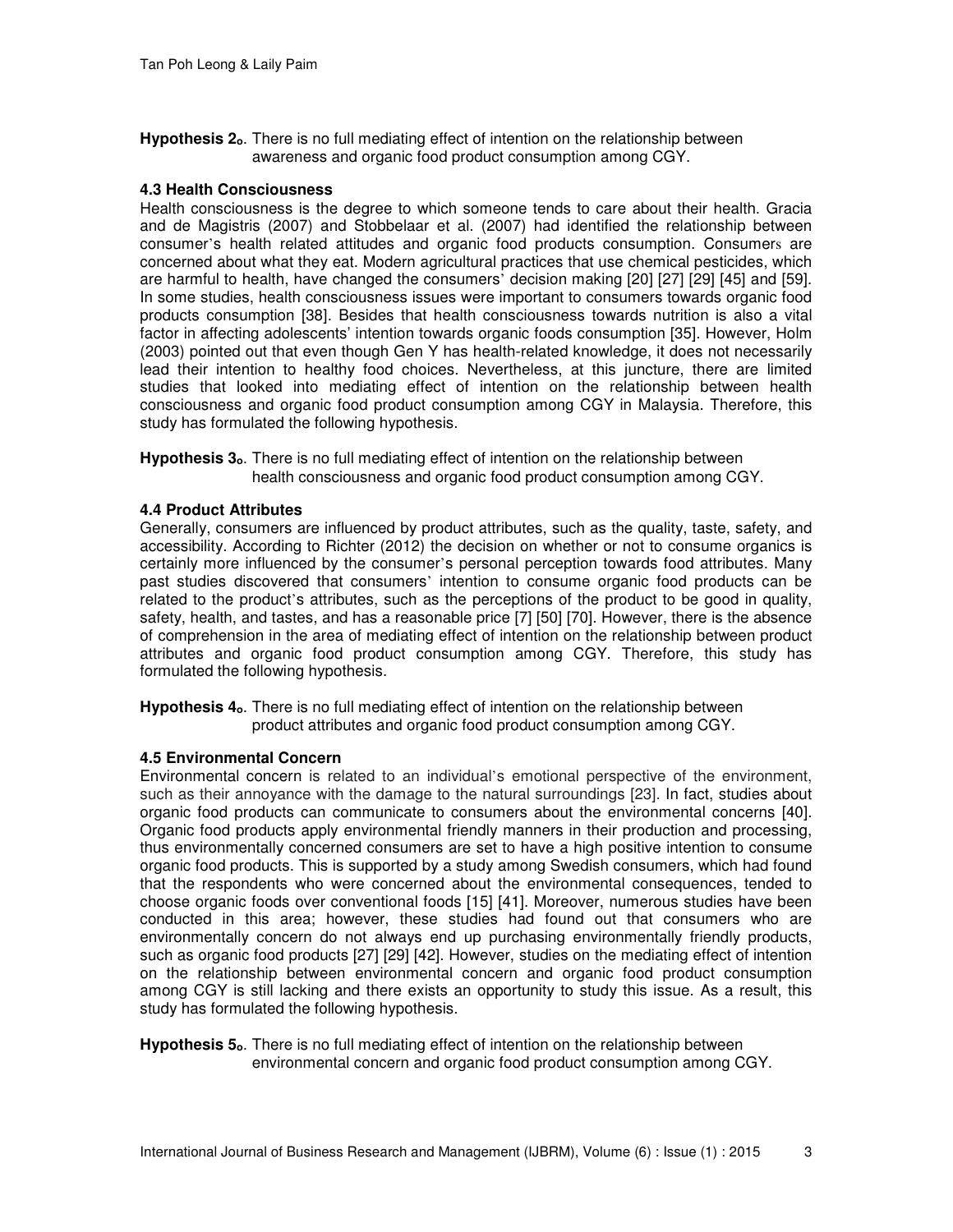### **4.6 External Factor: Subjective Norm**

Subjective norm is defined as how the behaviour is viewed by those who influence our decisions. Parents at home may influence or affect their children's behaviour directly or indirectly by providing perspectives, principals and rules through parent and child interaction [21]. Gotschi, Vogel & Lindenthal (2007) found that for Austrian young adults, the norms and values learnt at home have a significant influence on the development of a positive attitude towards organic foods. Past researchers found that the availability of healthy foods, such as organic vegetables, fruits, breakfast foods, and low-fat milk products, are highly correlated to the development of healthy eating patterns in children [49]. However, many previous researchers, such as Fotopoulos and Kryskallis (2002); Larue, West, Gendron, & Lambert (2004); Verdurme et al. (2002) and Wier & Calverly (2002) have not investigated much on mediating effect of intention on the relationship between subjective norms and organic food product consumption among CGY. As a result, this study has formulated the following hypothesis.

Hypothesis 6<sub>0</sub>. There is no full mediating effect of intention on the relationship between subjective norms and organic food product consumption among CGY.

### **4.7 Perceived Behaviour Control**

Perceived behaviour control refers to the certain level of control that a consumer perceives as the ability and barrier of acting the behaviour [10]. Those who are perceived to have a higher degree of personal control tend to have stronger intention to engage in certain behaviour [2]. The primary consumption obstructions for organic food found in the literature were the relatively high price premium [8] [26] [33] or perceived lack of availability [53] [53] [26] and lack of trust in the organic certification process [26] [30]. On the other hand, factors that influence the abilities to perform a certain behaviour, such as income resources, may have high influence on the performance of the behaviour. According to a few empirical studies Arbindra, Moon, & Balasubramanian (2005); Tsakiridou, Konstantinos, & Tzimitra-Kalogianni (2006), financial appeared to have a significant positive effect in describing organic food consumption in Europe [60], however, in the USA, several studies did not find this relationship to be significant [14] [51] [50]. Nevertheless, studies on the mediating effect of intention on the relationship between perceived behaviour control and organic food product consumption among CGY is still lacking. Consequently, this study has formulated the following hypothesis.

Hypothesis 7<sub>0</sub>. There is no full mediating effect of intention on the relationship between perceived behaviour control and organic food product consumption among CGY.

### **4.8 Media and Advertisement**

Advertising includes the placement of an advertisement on television, newspapers, radio, flyers at college cafeterias, Internet, and magazines. The primary mission of advertising is to reach prospective customers and to influence their awareness, knowledge, and buying behaviour. Consumers usually obtain information related to organic food via information campaigns, and promotion. Furthermore, the current Gen Y discusses their brands of interest, for instance, through text or instant messages, blogs, Facebook, or Internet [25] [68]. It has been reported that there is usually no promotion or advertising support for any organic food product brand in Malaysia [63]. In fact, organic food product advertising to the Gen Y has been studied less extensively in Malaysia. However, past studies reported that the governments of the European countries have provided subsidies for advertising organic food such as in Denmark, France, and Netherlands, and this would help to promote the growth of the organic food market in the region [45]. The media and advertisement were constructed as a new independent variable in the research model to identify the mediating effect of intention on the relationship between media and advertisement and organic food product consumption among CGY. The result would support the food marketers to save a substantial amount of money in market segmentation and to select the best advertising messages to match the interests of Gen Y consumers. Furthermore, no research has investigated the mediating effect of intention on the relationship between media and advertisement and organic food product consumption among CGY. Therefore, the exploration in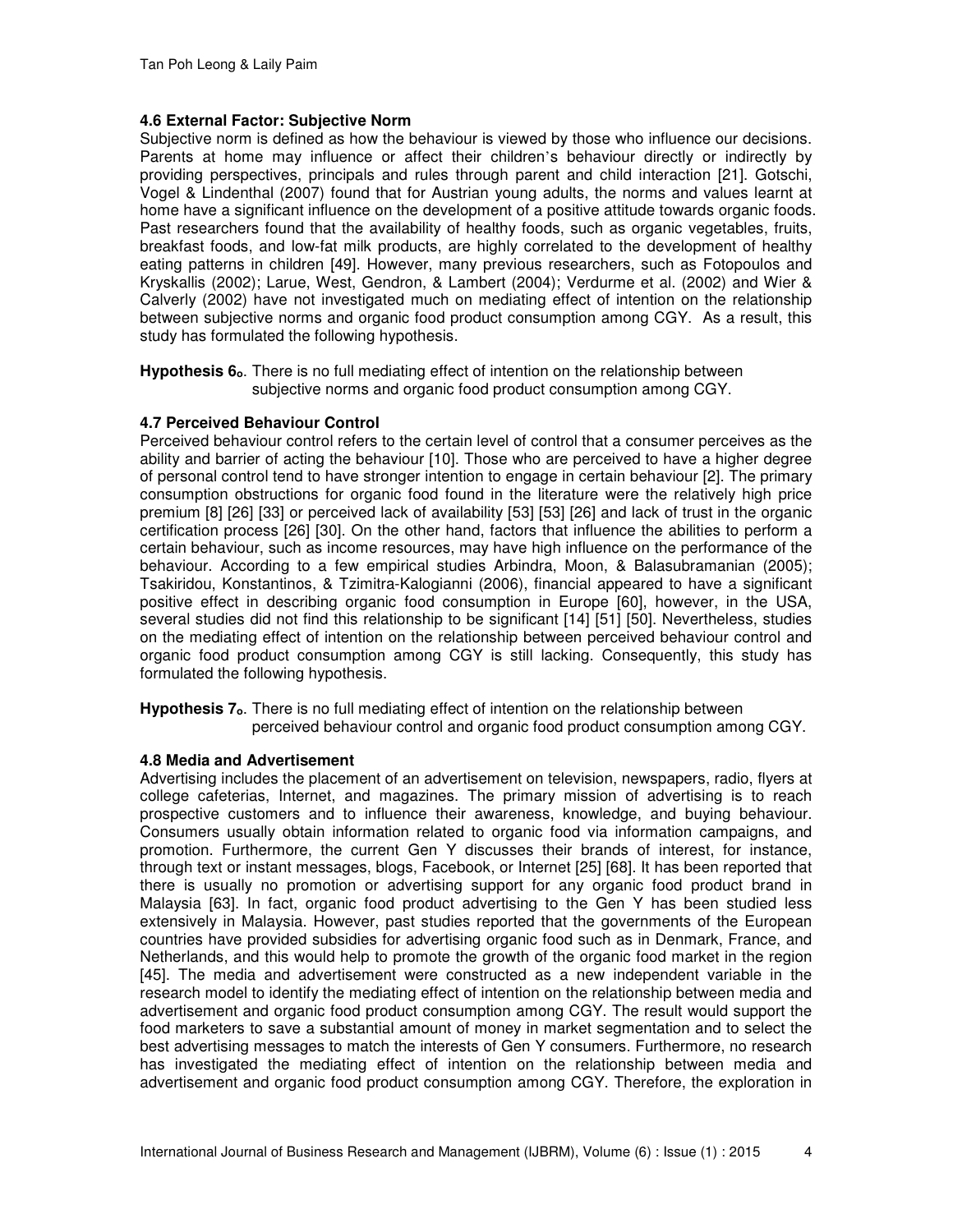this area is needed to ensure that it could contribute new knowledge to the literature. As a result, this study has formulated the following hypothesis.

**Hypothesis 8<sub>0</sub>**. There is no full mediating effect of intention on the relationship between media and advertisement and organic food product consumption among CGY.

### **4.9 Intention**

Lwin, and Williams (2003) stated that the greater the intent to perform behaviour, the higher the likelihood of the individual to be engaged in that behaviour. Studies by Magnusson et al. (2001) and Tarkiainen and Sundqvist (2005) attitudes may explain the details of purchase intention. However, limited studies have incorporated intention as a mediator in assessing the relationship between internal or external factors and consumption. In connection with this study, the intention was referred as to find the mediating variables to test various factors such as (knowledge, awareness, health consciousness, product attributes, environmental concern, subjective norm, perceived behaviour control and media and advertisement) with organic food products consumption.

### **4.10 Consumption**

Hoyer and Macinnis ( 2007) explained that factors affecting consumer consumption behaviour can be categorised into several aspects; a) the psychological core, b) the process of making decisions, and c) the consumer culture. Although many researchers, such as Tsakiridou et al. (2008); Larue et al. (2004); Verdurme et al. (2002); Wier and Calverly (2002), and Fotopoulos & Kryskallis (2002), have explored the consumers' consumption of organic food, they had focused mainly on Western consumers. Therefore, the applicability of the result to Asian consumers' consumption behaviour is questionable. As a consequence, this study focused on the mediating variables to test factors such as (knowledge, awareness, health consciousness, product attributes, environmental concern, subjective norm, perceived behaviour control and media and advertisement) with organic food products consumption.

# **5. THEORETICAL FRAMEWORK**

The research model included the independent variable (internal factors are knowledge, awareness, health consciousness, product attributes, and environmental concern) and (external factors are subjective norm, perceived behaviour control, and media and advertisement), intention as the mediator, and consumption as dependent variables. Figure 1 is the research model.



Research model

**FIGURE 1:** Research Model.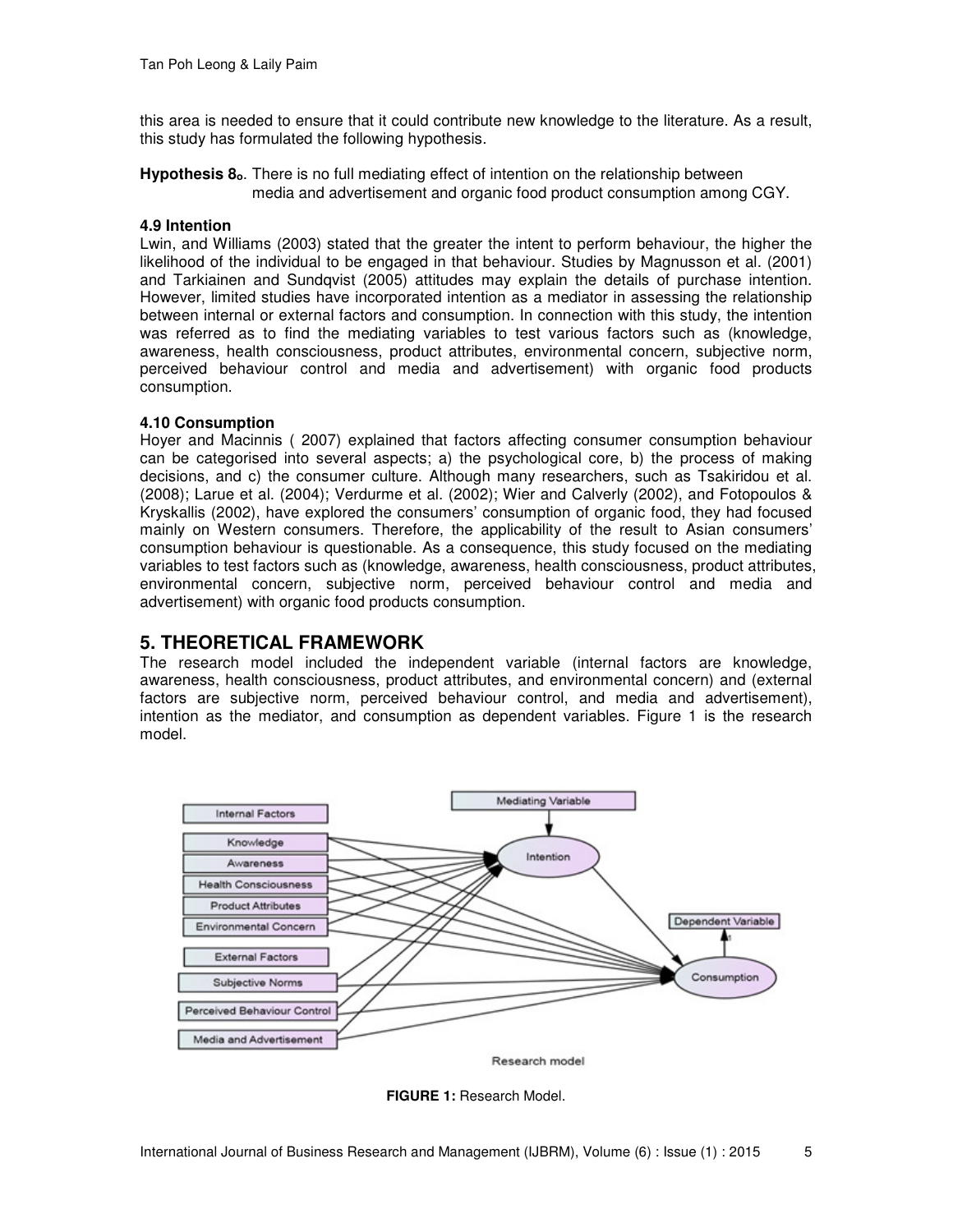# **6. RESEARCH METHODOLOGY**

### **6. 1 Population and Sampling**

In evaluating the null hypotheses of this research, the samples were selected based on a systematic random sampling method. The target population for this study was students at a University, which had a total population of 20,000 students in the Kuala Lumpur campus. This university was chosen because it had 90% Chinese students population compared to other universities. In order to determine the actual sample size for this study, the researcher referred to Krejcie and Morgan's (1970) table, as the table is applicable to any population of a definite size. According to the table, when the population size,  $N=15$ , 000, the sample size (n) = 375, and when N=20, 000, n=377. Thus, the sample size for this study should be around 377 samples. Instead of using 377 samples, a total of 500 respondents from the university were selected to participate in this study. The email addresses of the students were acquired from the Admission Office of the university. The students targeted as respondents ranged from the first to the final year students. From the list of students' e-mails, the researcher used systematic sampling using Microsoft Excel to select the student emails to be used as participants in the survey. The reason to select 500 samples was because many students or internet users have multiple e-mail addresses and may frequently change their addresses; nevertheless, the error messages for unusable e-mail addresses were taken into account as the researcher would need to select more participants to reach the planned sample size.

### **6.2 Instrument**

The data in this research were derived from questionnaires that were adapted from the works of Flora (2009); Lawrence (2007); Liu (2007); Shaharudin et al. (2010), and Wei (1997). The online survey instrument was designed with 64 items assessed by a five-point Likert scale and demographic variable with nine items. The five-point Likert scale, which varied from 'strongly agree', 'agree', 'slightly agree', and strongly disagree', was employed to evaluate the 64 items. The scale measured knowledge, awareness, health consciousness, product attributes, environmental concern, subjective norms, perceived behaviour control, media & advertisement, intention and consumption. A pre-test was conducted with convenient sampling from the population to evaluate the respondents' understanding of the questionnaires. The result of the pre-test had shown the respondent's comprehension of the questionnaires. This study was carried out by using an online survey approach. A total of 500 questionnaires were emailed to the respondents, and 410 (82%) were returned. Confirmatory factor analysis (CFA) was carried out to measure the reliability, unidimensionality, and validity of the scales applied in the measurement model. Later, structural Equation Modelling (SEM) was implemented to determine the research model and the eight null hypotheses.

### **7. RESEARCH RESULTS**

### **7.1 Data Analysis**

SEM was used to measure the proposed research model and the hypotheses. In reality, the goodness of SEM is the adequacy of the estimated coefficients for the hypothesized relationships in the research model that suggested two alternatives between constructs that appear to agree good fit or not [9]. This study accounted a good fit of the research model to the data. The ratio  $x<sup>2</sup>/df$  was 1.937, lower than the value of 3.0, as suggested by Byrne (2001). Incremental fit indexes were greater than 0.90, which was 0.91, with CFI of 0.91, and TLI of 0.90. As for the absolute fit indexes, they were near to the 0.08 guideline, as confirmed in the literature [9] [17] [22]. The absolute fit indexes shown in the research model also discovered a reasonable fit of the model, as the RMSEA was 0.48, and the RMR was 0.60. Granted these indexes, it is confirmed that the research model was properly fit. Later, asserting on the fit of the research model, estimated path coefficients were derived for the examined relationships. On top of that, the research hypotheses were examined as well. Table 1 portrays the findings of Goodness of fit indexes. Some of the items in each of the construct were deleted because they were discovered to be designed in an inappropriate manner. The factor loading of each item in the four constructs were all above 0.45. Furthermore, there are a few valid criteria to be met to analyse SEM path structure, which are unidimensionality, validity, and reliability. Reliability and factors loadings are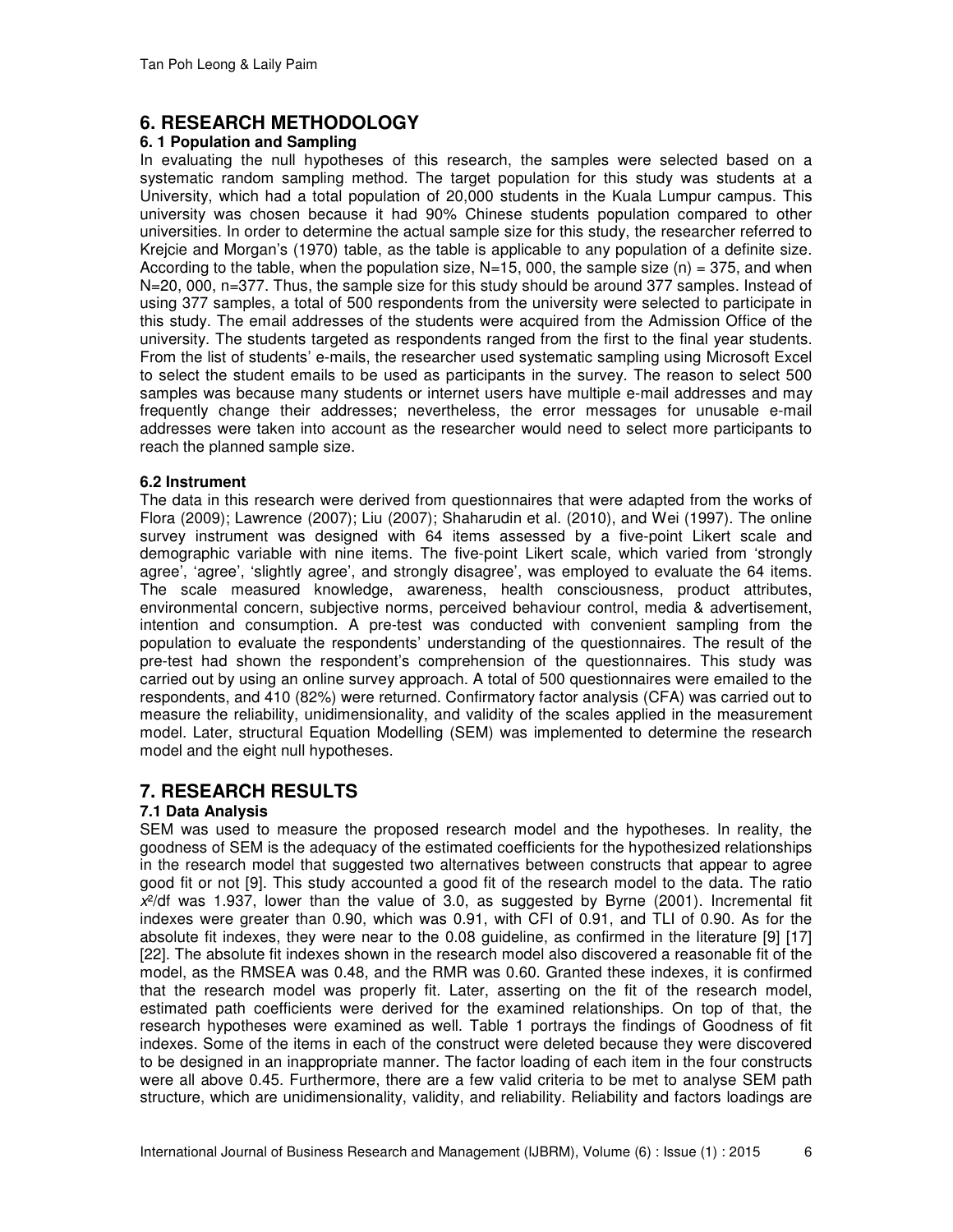shown in Table 1 and discriminant validity correlation between variables is presented in Table 2. Figure 2 presented the final structural model and Table 3 shows the proven fitness index measurements and the results of the influence of integrity as mediator on the relationship between independent variables (internal factors and external factors) and dependent variable. In Table 4 show the results of the influence of integrity as mediator on the relationship between exogenous variables and endogenous variable.

| <b>Constructs</b>            | Items                 | <b>Factor</b><br>Loading | C.R   | <b>AVE</b> | C.<br>Alpha |
|------------------------------|-----------------------|--------------------------|-------|------------|-------------|
| Knowledge                    | Know <sub>6</sub>     | 0.478                    |       |            |             |
|                              | Know <sub>7</sub>     | 0.773                    |       |            |             |
|                              | Know <sub>8</sub>     | 0.846                    |       |            |             |
|                              | Know9                 | 0.710                    | 0.825 | 0.61       | 0.77        |
| Awareness                    | Aware1                | 0.555                    |       |            |             |
|                              | Aware3                | 0.525                    |       |            |             |
|                              | Aware5                | 0.634                    |       |            |             |
|                              | Aware6                | 0.653                    | 0.806 | 0.56       | 0.70        |
| <b>Health Consciousness</b>  | Health <sub>2</sub>   | 0.649                    |       |            |             |
|                              | Health3               | 0.553                    |       |            |             |
|                              | Health4               | 0.668                    |       |            |             |
|                              | Health <sub>5</sub>   | 0.640                    | 0.760 | 0.50       | 0.70        |
| Product attributes           | PA <sub>2</sub>       | 0.677                    |       |            |             |
|                              | PA <sub>5</sub>       | 0.759                    |       |            |             |
|                              | PA <sub>6</sub>       | 0.726                    |       |            |             |
|                              | PA7                   | 0.493                    | 0.795 | 0.54       | 0.75        |
| <b>Environmental Concern</b> | Environc1             | 0.603                    |       |            |             |
|                              | Environc <sub>2</sub> | 0.598                    |       |            |             |
|                              | Environc3             | 0.802                    |       |            |             |
|                              | Environe4             | 0.821                    |       |            |             |
|                              | Environc5             | 0.681                    | 0.791 | 0.62       | 0.84        |
| Subjective Norm              | SubjectN1             | 0.745                    |       |            |             |
|                              | SubjectN2             | 0.798                    |       |            |             |
|                              | SubjectN3             | 0.767                    |       |            |             |
|                              | SubjectN4             | 0.740                    |       |            |             |
|                              | SubjectN5             | 0.752                    |       |            |             |
|                              | SubjectN6             | 0.868                    | 0.919 | 0.68       | 0.90        |
| Perceived Behaviour Control  | PBC <sub>1</sub>      | 0.628                    |       |            |             |
|                              | PBC <sub>2</sub>      | 0.691                    |       |            |             |
|                              | PBC <sub>3</sub>      | 0.495                    |       |            |             |
|                              | PBC4                  | 0.619                    |       |            |             |
|                              | PBC <sub>5</sub>      | 0.543                    | 0.823 | 0.50       | 0.75        |
| Media and advertisement      | Media3                | 0.787                    |       |            |             |
|                              | Media4                | 0.876                    |       |            |             |
|                              | Media <sub>5</sub>    | 0.767                    |       |            |             |
|                              | Media6                | 0.704                    | 0.930 | 0.81       | 0.87        |
| Intention                    | Intent <sub>2</sub>   | 0.866                    |       |            |             |
|                              | Intent3               | 0.885                    |       |            |             |
|                              | Intent <sub>4</sub>   | 0.903                    |       |            |             |
|                              | Intent <sub>5</sub>   | 0.925                    |       |            |             |
|                              | Intent6               | 0.902                    | 0.844 | 0.80       | 0.94        |
| Consumption                  | HFL1                  | 0.773                    |       |            |             |
|                              | HFL <sub>2</sub>      | 0.721                    |       |            |             |
|                              | HFL3                  | 0.659                    |       |            |             |
|                              | HFL4                  | 0.870                    |       |            |             |
|                              | HFL5                  | 0.839                    | 0.903 | 0.68       | 0.88        |

**TABLE 1:** Reliability and Factor Loading.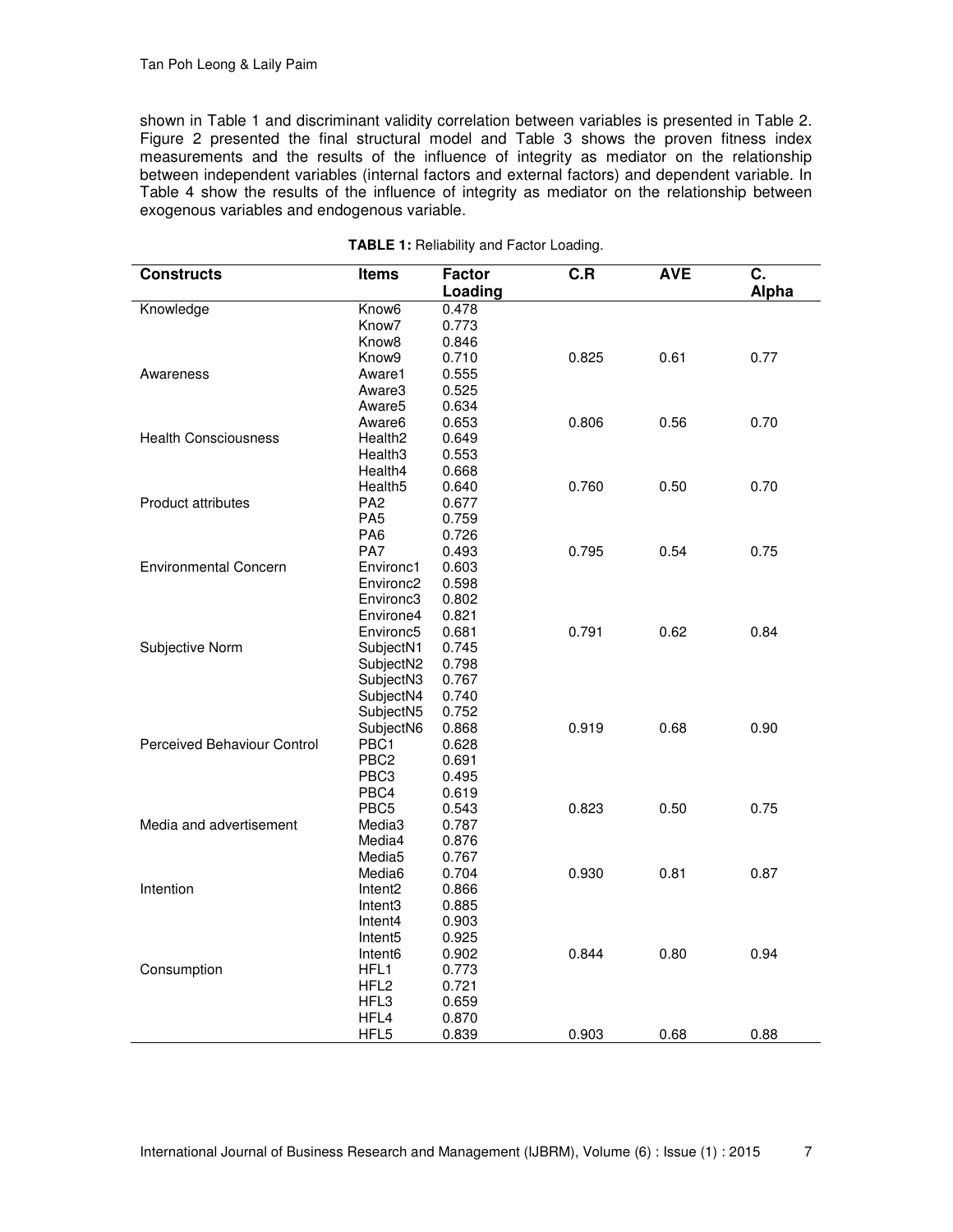|     | K         | A         | H         | P         | E.        | S         | Pbc       | M         |           | <b>HFL</b> |
|-----|-----------|-----------|-----------|-----------|-----------|-----------|-----------|-----------|-----------|------------|
| Κ   | 1.000     |           |           |           |           |           |           |           |           |            |
| A   | $0.337*$  | 1.000     |           |           |           |           |           |           |           |            |
|     | (0.000)   |           |           |           |           |           |           |           |           |            |
| H   | $0.307*$  | $0.168*$  | 1.000     |           |           |           |           |           |           |            |
|     | (0.000)   | (0.001)   |           |           |           |           |           |           |           |            |
| P   | $0.456**$ | $0.397**$ | $0.400*$  | 1.000     |           |           |           |           |           |            |
|     | (0.000)   | (0.000)   | (0.000)   |           |           |           |           |           |           |            |
| E   | $0.323**$ | $0.278**$ | $0.392**$ | $0.575**$ | 1.000     |           |           |           |           |            |
|     | (0.000)   | (0.000)   | (0.000)   | (0.000)   |           |           |           |           |           |            |
| S   | $0.111*$  | 0.072     | $0.164**$ | $0.299**$ | $0.322**$ | 1.000     |           |           |           |            |
|     | (0.250)   | (0.148)   | (0.001)   | (0.000)   | (0.000)   |           |           |           |           |            |
| Pbc | $0.241**$ | $0.250**$ | $0.300**$ | $0.420**$ | $0.351**$ | $0.225**$ | 1.000     |           |           |            |
|     | (0.000)   | (0.000)   | (0.000)   | (0.000)   | (0.000)   | (0.000)   |           |           |           |            |
| M   | $0.181**$ | $0.136**$ | $0.349**$ | $0.382**$ | $0.357**$ | $0.408**$ | $0.420**$ | 1.000     |           |            |
|     | (0.000)   | (0.006)   | (0.000)   | (0.000)   | (0.000)   | (0.000)   | (0.000)   |           |           |            |
| I.  | $0.258**$ | $-0.002$  | $0.350**$ | $0.418**$ | $0.294**$ | $0.363**$ | $0.381**$ | $0.573**$ | 1.000     |            |
|     | (0.000)   | (0.960)   | (0.000)   | (0.000)   | (0.000)   | (0.000)   | (0.000)   | (0.000)   |           |            |
| H   | 0.076     | $-0.081$  | $0.098*$  | $0.129**$ | $0.109*$  | $0.272**$ | 0.009     | $0.211**$ | $0.359**$ | 1.000      |
|     | (0.122)   | (0.103)   | (0.48)    | (0.009)   | (0.028)   | (0.000)   | (0.861)   | (0.000)   | (0.000)   |            |

**TABLE 2:** Discriminant Validity Correlation between Variables.

Remark : N= 410; \*\* Correlation is significant at the 0.01 level (two tailed); Numbers in parentheses are standard errors; K= Knowledge; A= Awareness; H= Health Consciousness; P= Product Attributes; E= Environmental Concern; S= Subjective Norms; Pbc= Perceived Behaviour Control; M= Media and advertisement; I= Intention; HFL= How Frequency Level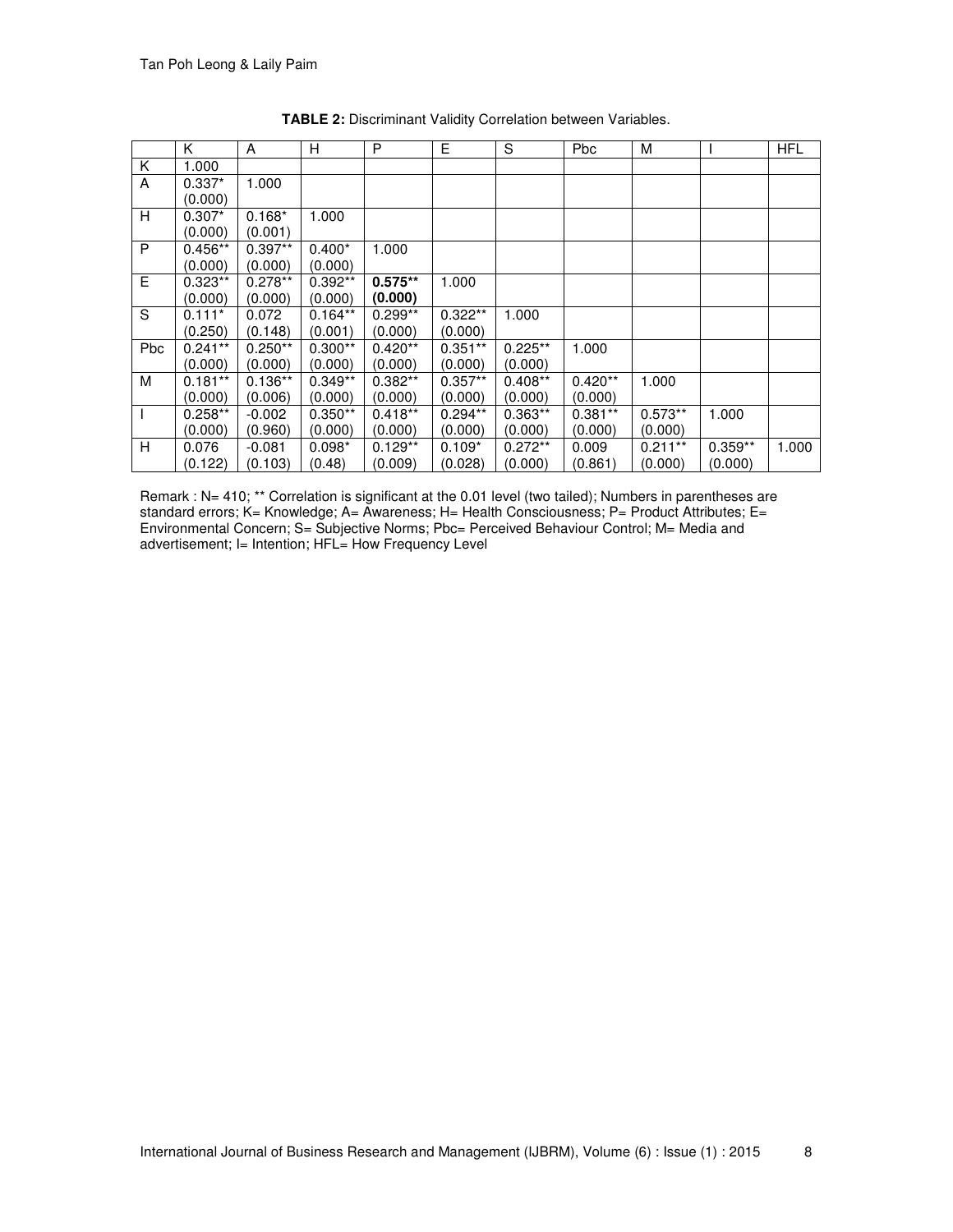

**FIGURE 2:** Final Structural Model.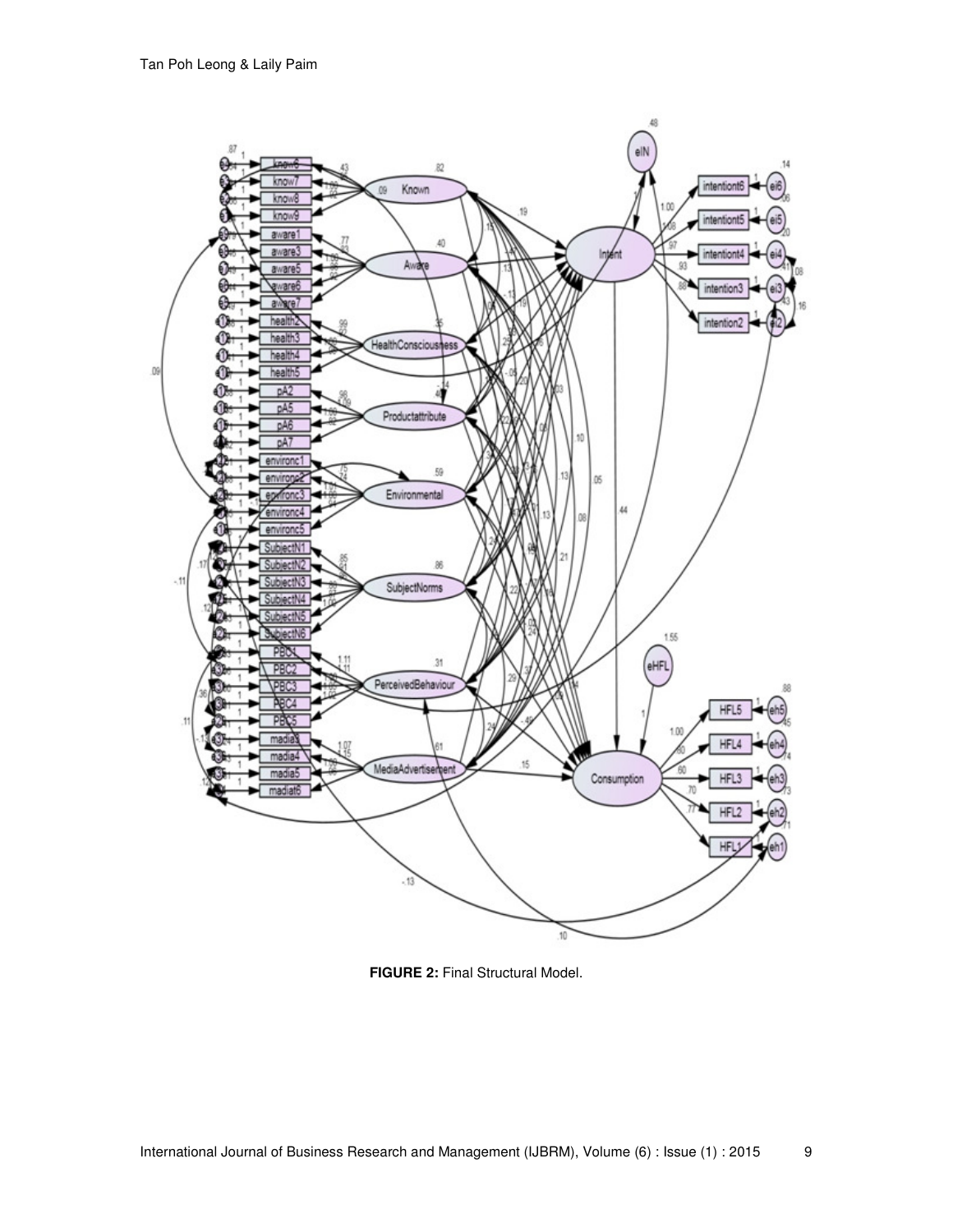| <b>Goodness-of-fit</b><br><b>Indices</b> | <b>Desirable</b><br><b>Range</b> | <b>Structural Model</b> | <b>Results</b> |
|------------------------------------------|----------------------------------|-------------------------|----------------|
| $\chi^2$                                 | <b>NIL</b>                       | 1879.08***              | Achieved       |
| <b>NC</b>                                | $\leq 5$                         | 1.937                   | Achieved       |
| <b>GFI</b>                               | > 0.80                           | 0.840                   | Achieved       |
| <b>AGFI</b>                              | $\geq 0.80$                      | 0.814                   | Achieved       |
| <b>RMSEA</b>                             | < 0.08                           | 0.048                   | Achieved       |
| <b>NFI</b>                               | > 0.80                           | 0.832                   | Achieved       |
| <b>CFI</b>                               | > 0.90                           | 0.910                   | Achieved       |
| TLI                                      | $\geq 0.90$                      | 0.900                   | Achieved       |
|                                          |                                  |                         |                |

### **TABLE 3:** Fitness Index Measurement.

**TABLE 4:** Results of the Influence of Integrity as Mediator on the Relationship between Exogenous Variables and Endogenous Variable.

| <b>Variables</b>                                   | <b>Baron and</b><br><b>Kenny</b><br>(1986)<br><b>Test</b><br><b>Statistic</b><br>$IV-DV(c)$ | <b>Structural</b><br><b>Research</b><br><b>Model 1</b><br>$(IV \rightarrow Mediator)$<br>(a) | <b>Structural</b><br><b>Research</b><br><b>Model 2</b><br>$(M \rightarrow DV)$<br>(b) | <b>Structure</b><br><b>Research</b><br><b>Model 3</b><br>$(IV \rightarrow DV)$<br>(c') | <b>Mediation</b><br><b>Result</b>  |
|----------------------------------------------------|---------------------------------------------------------------------------------------------|----------------------------------------------------------------------------------------------|---------------------------------------------------------------------------------------|----------------------------------------------------------------------------------------|------------------------------------|
| H <sub>1</sub> . Knowledge                         | 0.225                                                                                       | $\beta$ = 0.129***                                                                           | $\beta = 0.463***$                                                                    | $\beta = 0.047$                                                                        | <b>Full</b><br><b>Mediation</b>    |
| H <sub>2</sub> . Awareness                         | $-0.139$                                                                                    | $\beta = -0.079$                                                                             | $\beta = 0.467$ ***                                                                   | $\beta = -0.081$                                                                       | No<br><b>Mediation</b>             |
| $H3o$ . Health<br>Consciousness                    | 0.177                                                                                       | $\beta = 0.344***$                                                                           | $\beta = 0.465***$                                                                    | $\beta = 0.017$                                                                        | <b>Full</b><br><b>Mediation</b>    |
| $H4o$ . Product<br>attributes                      | 0.031                                                                                       | $\beta = 0.284***$                                                                           | $\beta = 0.480***$                                                                    | $\beta = -0.095$                                                                       | <b>Full</b><br><b>Mediation</b>    |
| H <sub>5</sub> . Environmental<br>concern          | 0.140                                                                                       | $\beta = 0.283***$                                                                           | $\beta = 0.469***$                                                                    | $\beta = -0.003$                                                                       | <b>Full</b><br><b>Mediation</b>    |
| H <sub>6</sub> . Subjective<br><b>Norms</b>        | $0.334***$                                                                                  | $\beta = 0.253***$                                                                           | $\beta = 0.392***$                                                                    | $\beta = 0.235***$                                                                     | <b>Partial</b><br><b>Mediation</b> |
| H <sub>7</sub> . Perceived<br>Behaviour<br>Control | 0.055                                                                                       | $\beta = 0.514***$                                                                           | $\beta = 0.520***$                                                                    | $\beta = -0.209$                                                                       | <b>Full</b><br><b>Mediation</b>    |
| H <sub>8</sub> . Media &<br>advertisement          | $0.277***$                                                                                  | $\beta = 0.540***$                                                                           | $\beta = 0.449***$                                                                    | $\beta = 0.031$                                                                        | <b>Full</b><br><b>Mediation</b>    |

The role of Structural Equation Modelling in this research was to give a superior direction in analysing the research model and at the same time, to measure the mediating variable results of intention and to supply substantial multiple fit indices to justify the significance or insignificance of the hypothesized model. This is a crucial contribution of the study since the simultaneous examination of the various internal and external factors (i.e. Knowledge, awareness, health consciousness, product attributes, environmental concern, subjective norms, perceived behavioural control, media and advertisement), intention, and consumption behaviour will give a clear picture of the important concern of the interrelationship of internal and external factors, intention and consumption in the research model. In order to test for mediation, there should be three regressions [5]. Firstly, the mediator is regressed on the independent (predictor) variable based on path a. Secondly, the dependent variable is regressed on independent variable to establish path c. Thirdly, the dependent variable is regressed on both the independent variables and mediators to establish Path c*'*. In order to establish mediation, the independent variable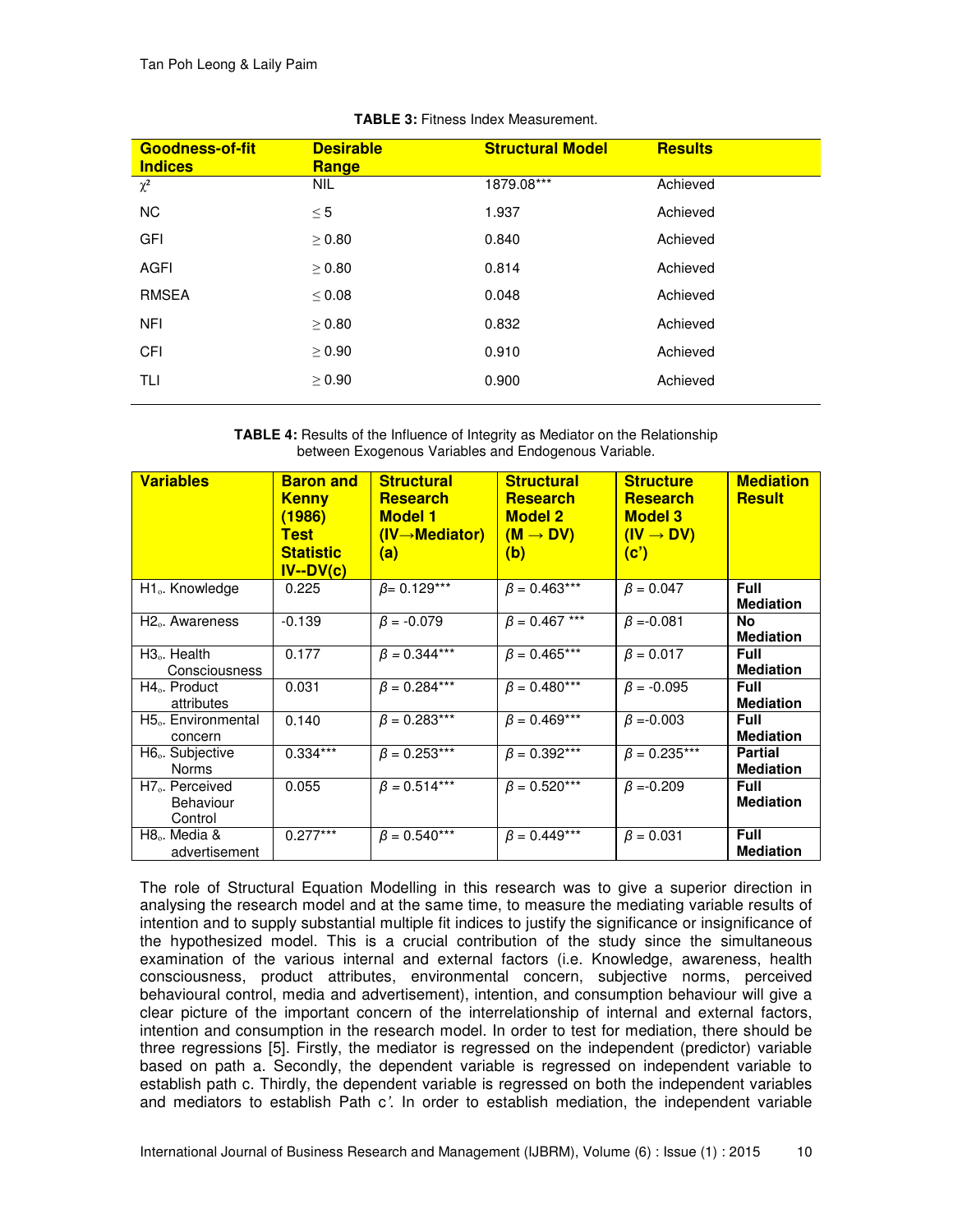should show a significant relationship with the mediator at the beginning of the equation [5]. This is followed by the independent (predictor) variable where it is necessary to have an effect upon the dependent (outcome) variable in the second equation. Lastly, the mediator variable should be significant with the dependent variable in the final equation. Whenever the measurement result occurs in the predicted direction, the consequence of the independent (predictor) variable on the dependent (outcome) variable must be smaller in the last equation than in the second equation. The full mediation model occurs when the relationship between the independent (predictor) variable and the dependent (outcome) variable controlling the mediator is zero. The Partial mediation model is found whenever the relationship between the independent variable and the dependent variable is significantly smaller but bigger than zero when the mediator is in the equation (*Path c'*) than that of when the mediator is not included in the equation (*Path c*). The mediation shown is not supported when the relationship between the independent variable and the dependent variable stays significant and unchanged when the mediator is added to the model. Figure 3 discusses the mediating model.



**FIGURE 3:** Mediating Model.

# **8. DISCUSSIONS OF MAJOR FINDINGS**

**Hypothesis 1<sub>0</sub>**. There is no full mediating effect of intention on the relationship between knowledge and organic food product consumption among CGY.

According to Table 4, equation **a** indicates that knowledge significantly influenced intention (equation a: *β= .0*129, C.R= 2.468, p < 0.000). Equation **b** tells us that consumption was significantly influenced by intention (equation *b*: *β=*0.463, C.R=6.420, p < .000). However, knowledge did not show significant influence over consumption (equation c': *β=* 0.047, C.R= 0.697 p > 0.486), and furthermore, the output shows equations c and c' (*β* was reduced from 0.225 to 0.047) when the mediator (Intention) entered the model. Therefore, it could be concluded there was a full mediator between knowledge and consumption. Hence, there was a full mediating effect of intention. Thus, the  $H1<sub>o</sub>$  null hypothesis is not accepted. Intention has a positive effect on the relationship between knowledge and consumption. Hence, in order to increase organic food products consumption, one should enhance the relationship between knowledge and consumption to improve the CGY' intention. In reality, there are some positive findings related to intention that influence consumption [1] [2]. This is consistent with an empirical finding by Vermeir, and Verbeke, (2004); Chinnici et al. (2002) that reported that consumer knowledge about organic products is the most commonly mentioned reason for purchasing organic products. As a result, the outcome of this study discovered that intention did appear to be a full mediator influencing knowledge and consumption behaviour.

**Hypothesis 2<sub>0</sub>**. There is no full mediating effect of intention on the relationship between awareness and organic food product consumption among CGY.

The awareness equation **a** shows us that awareness was insignificant in influencing intention (equation a: *β= -*0.079, C.R= -0.990, p > 0.322). Equation *b* tells us that consumption was significantly influenced by intention (equation *b*: *β=*0.467, C.R=6.513, p < .000). Nevertheless, awareness did not show significant influence over consumption (equation c': *β=* -0.081, C.R= -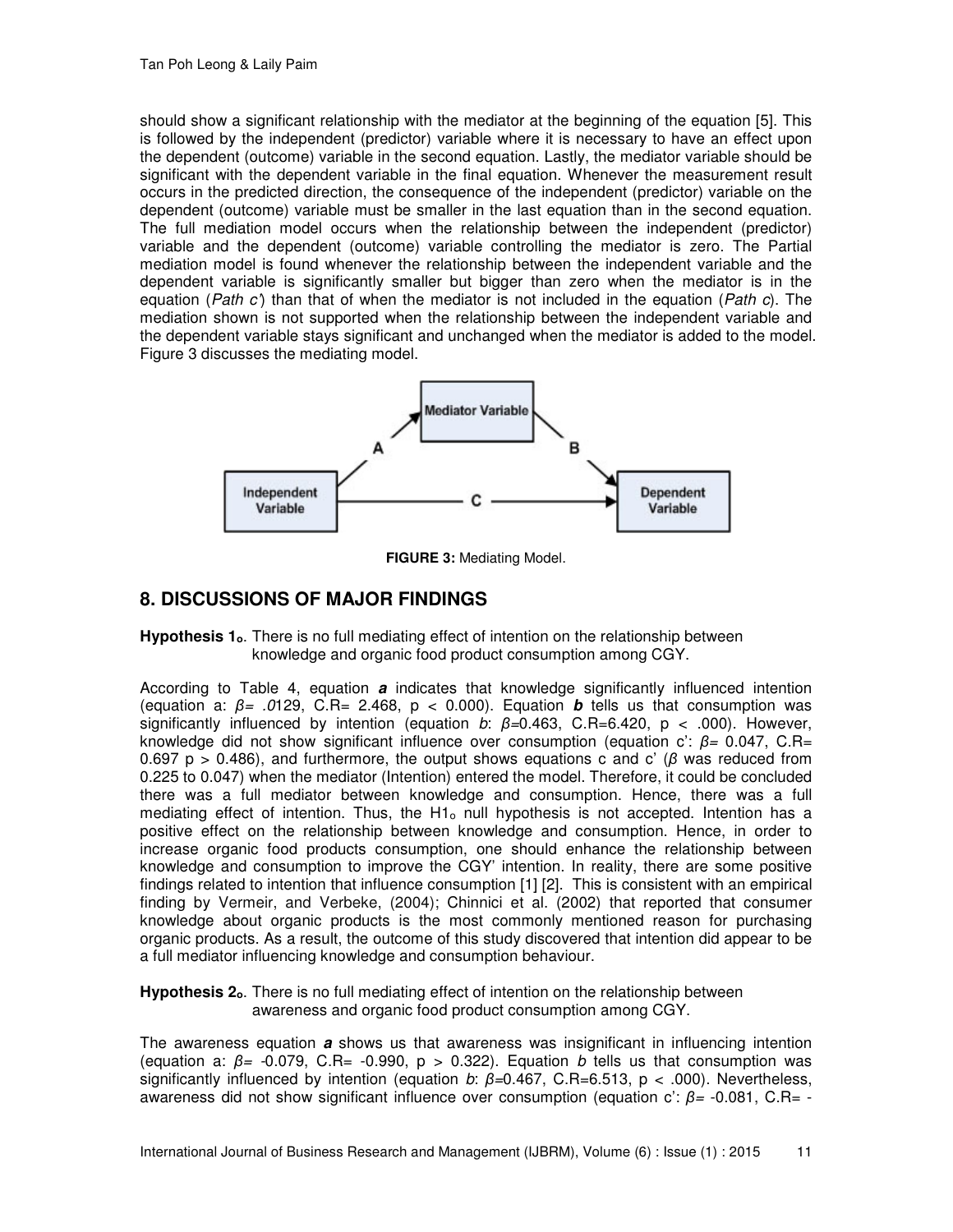0.787 p > 0.432), furthermore, the output shows equations c and c' (*β* was reduced from -0.139 to -0.081) when the mediator (Intention) was included into the model. As a result, it could be concluded that the intention was not a mediator between awareness and consumption. Thus, there was no full mediating effect of intention. As a result, the H2<sub>0</sub> null hypothesis is accepted. Intention has a negative effect on the relationship between awareness and consumption. This explains that not all consumers like organic food products. Furthermore, peer pressure, and personal preference towards price and availability may also be the reasons for rejecting organic food products. It could be that the CGY are aware of the organic food, but do not have adequate knowledge on the benefits of organic food. Another reason is that the current CGY may think that there is no need for them to choose organic food. In addition, many conventional foods that they prefer are available.

Hypothesis 3<sub>0</sub>. There is no full mediating effect of intention on the relationship between health consciousness and organic food product consumption among CGY.

Subsequently, health consciousness equation **a** tells us that health consciousness significantly influenced intention (equation a: *β=* 0.344, C.R= 4.495, p < 0.000). Equation *b* tells us that consumption was significantly influenced by intention (equation *b*: *β=*0.467, C.R=6.202, p < .000). However, health consciousness did not show significant influence over consumption (equation c': *β=* 0.071, C.R= 0.171, p > 0.864), furthermore, the output shows equations c and c' (*β* was reduced from 0.177 to 0.017) when the mediator (Intention) entered the model. Hence, it could be concluded that the intention behaved as a full or a complete mediator between health consciousness and consumption. Consequently, there is a positive mediating effect of intention. Thus, the H3<sub>o</sub> null hypothesis is not accepted. The result shows that intention has a full mediating effect on the relationship between health consciousness and consumption. According to past studies, health consciousness issues are important in changing consumers' intention towards purchasing organic food products [29] [45] [27]. Health consciousness towards nutrition is also a very important factor in motivating young adults' intention to consume organic foods [35].

Hypothesis 4<sub>0</sub>. There is no full mediating effect of intention on the relationship between product attributes and organic food product consumption among CGY.

Next, for product attributes, equation **a** points that product attributes significantly influenced intention (equation a: *β=* 0.284, C.R= 3.019, p < 0.003). Equation *b* tells us that consumption was significantly influenced by the intention (equation *b*: *β=*0.480, C.R=6.576, p < .000). However, product attributes did not show significant influence over consumption (equation c': *β=* -0.095, C.R= -0.798, p > 0.425), furthermore, the output shows equations c and c' (*β* was reduced from 0.031 to -0.095) when the mediator (Intention) entered the model. Thus, it could be concluded that the intention behaved as a full or a complete mediator between product attributes and consumption. Hence, there was a full mediating effect of intention. Therefore, the H4<sub>o</sub> null hypothesis is not accepted. Intention has a positive effect on the relationship between product attributes and consumption. Therefore, one way of increasing organic food product consumption among the CGY is to improve their intention.

In terms of product attributes, there are several past studies that have reported that there are some positive levels of product attribute that may contribute to intention and consumption behaviour [7] [50] [70]. In fact, this study discovered that intention appeared to be a full mediator influencing product attributes and consumption behaviour.

Richter (2012) believed that the decision on whether or not to consume organics is affected by the consumer's personal perception towards organic food attributes. It can be explained that the organic food product price, quality, appearance, label, and availability are very important factors that affect consumers' intention towards organic food consumption.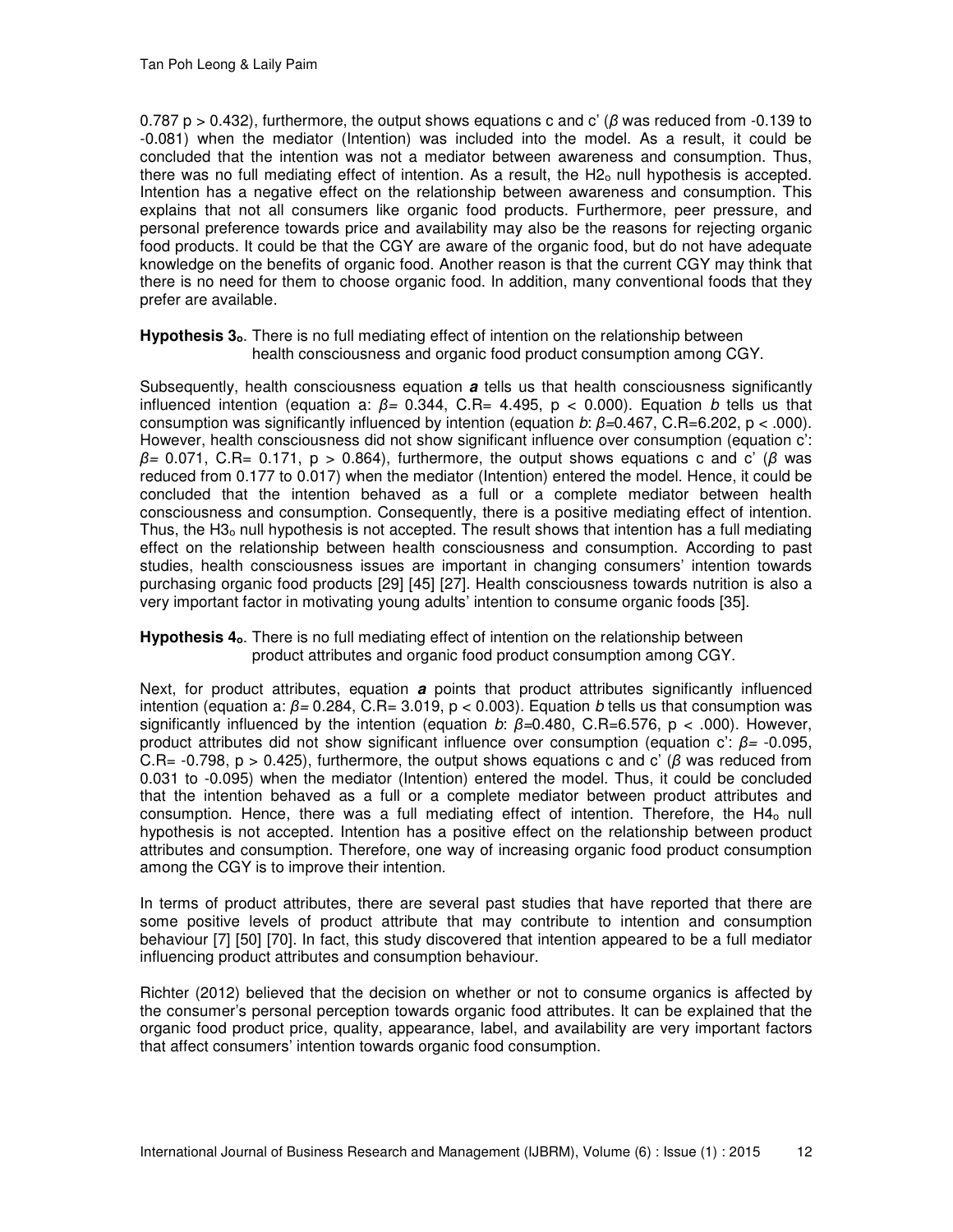### Hypothesis 5<sub>o</sub>. There is no full mediating effect of intention on the relationship between environmental concern and organic food product consumption among CGY.

As for environmental concern, equation **a** tells us that environmental concern significantly influenced intention (equation *a*: *β=* 0.283, C.R= 4.564, p < 0.000). Equation *b* tells us that consumption was significantly influenced by the intention (equation *b*: *β=*0.469, C.R=6.346, p <.000). However, environmental concern did not show significant influence over consumption (equation c':  $\beta$ = -0.003, C.R= -0.036, p > 0.971), furthermore, the output shows equations c and c' (*β* was reduced from 0.140 to -0.003) when the mediator (Intention) was included into the model. Therefore, it could be concluded that the intention behaved as a full or a complete mediator between environmental concern and consumption. Thus, there was a positive mediating effect of intention. The H5<sub>o</sub> null hypothesis is not accepted. Intention has a full mediating effect on the relationship between environmental concern and consumption. Consequently, one way of increasing organic food product consumption among the CGY is to improve their intention.

This study found that intention also influenced environmental concern towards consumption behaviour. This implied that when consuming organic food, consumers are assuring themselves that they are 'doing their part' by 'acting responsibly' to the environment, because by consuming organic food, pollution is reduced. The findings were consistent with Kim and Choi (2003) who found that environmental concerns have a direct and positive influence on the customer purchasing intention of green products such organic food product. This suggested that customer with strong environmental concern may be interested in the consumption of products which reflect that concern. In addition, past studies by D' Souza, Taghian and Lamb (2006), and Magnusson et al. (2003) found that consumers do have the intention to purchase environmental friendly products such as organic food products.

### **Hypothesis 6<sub>0</sub>**. There is no full mediating effect of intention on the relationship between subjective norms and organic food product consumption among CGY.

According to Table 4, equation **a** tells us that subjective norms significantly influenced intention (equation *a*: *β=* 0.253, C.R= 5.418, p < 0.000). Equation *b* tells us that consumption was also significantly influenced by the intention (equation *b*: *β=*0.392, C.R= 5.453, p <.000). Meanwhile, the result indicated that subjective norm gave significant effect on consumption regardless in the absence (*β* = 0.334 C.R= 5.230, p < 0.01) or presence (*β* = 0.235 C.R= 3.728, p < 0.01) of intention and the coefficient beta value (*β*) decreases. Thus, it was a partial mediator. Hence, there was a positive mediating effect of intention. Therefore, H6<sub>o</sub> null hypothesis is not accepted. Intention has a positive effect on the relationship between subjective norm and consumption. Since the result showed partial mediator, consequently, a way of increasing organic food product consumption among the CGY is by improving their intention, as well as through the subjective norm.

Surprisingly, the result indicated that the intention was a partial mediator between subjective norm and consumption among the CGY. This may explain that the current CGY families always make healthy food choices, such as organic food products. The result is consistent with the past study done by Gunter and Furnham (1998) who described that parents at home may influence or affect their children's behaviour directly.

### **Hypothesis 7<sub>0</sub>**. There is no full mediating effect of intention on the relationship between perceived behaviour control and organic food product consumption among CGY.

For perceived behaviour control factor, equation **a,** tells us that perceived behaviour control significantly influenced intention (equation *a*: *β=* 0.514, C.R= 5.688, p < 0.000). Equation *b* tells us that consumption was also significantly influenced by the intention (equation *b*: *β=*0.520, C.R= 6.656, p <.000). However, perceived behaviour control further showed no significant influence over consumption (equation c': *β=* -0.209, C.R= -1.797, p > 0.072), furthermore, the output shows equations *c* and c' (*β* was reduced from 0.055 to -0.209) when the mediator (Intention) entered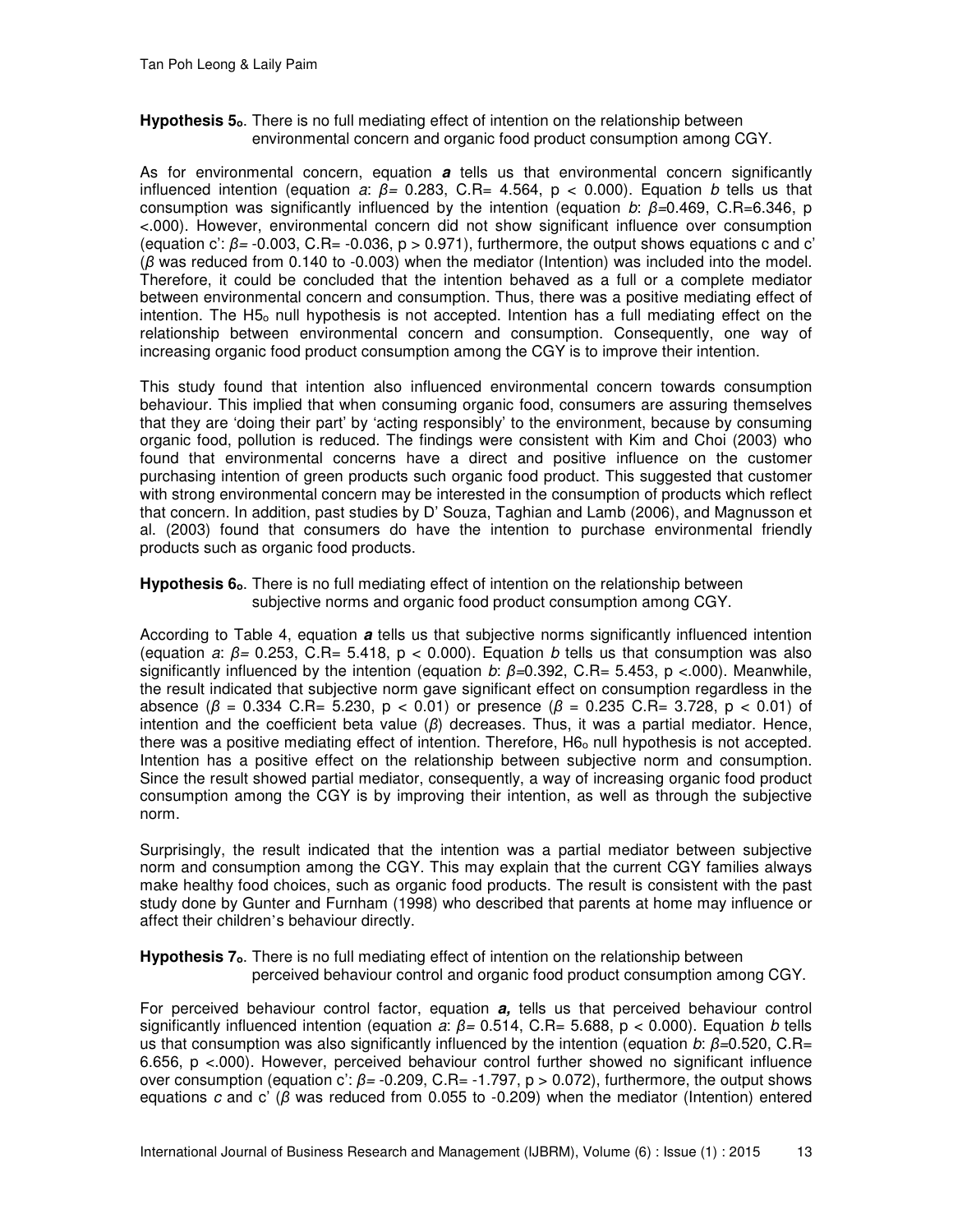the model. As a result, it could be concluded that the intention behaved as a full or a complete mediator between perceived behaviour control and consumption. Hence, there was a positive mediating effect of intention. The H7<sub>o</sub> null hypothesis is not accepted. Intention has a positive effect on the relationship between perceived behaviour control and consumption. Therefore, a way of increasing organic food product consumption among the CGY is to improve their intention.

This finding indicates that the strength of the relationship between the perceived behaviour control through intention towards organic food products consumption varied depending on the level of intention. Usually, available source of wealth, time, and skills are known as the affecting factors in perceived behavioural control [2]. When the CGY believes that they have more money, time, and skill, their perceptions of control are high, and therefore, their behavioural intentions increase. Studies by Thøgersen (2007); Tarkiainen and Sundqvist (2005) found that the path from the intentions of consuming organic food to the behaviour is significant. As a result, it is assumed that the intention to buy organic food is higher when consumers perceive more control over buying these products.

### Hypothesis 8<sub>0</sub>. There is no full mediating effect of intention on the relationship between media and advertisement and organic food product consumption among CGY.

Lastly, for media and advertisement, equation **a** tells us that the media and advertisement significantly influenced intention (equation *a*: *β=* 0.540, C.R= 10.058, p < 0.000). Equation *b* tells us that consumption was also significantly influenced by the intention (equation *b*: *β=*0.449, C.R= 5.142, p<.000). However, media and advertisement further showed no significant influence over consumption (equation *c*': *β=* 0.031, C.R= 0.372, p > 0.710), furthermore, the output shows equations *c* and *c*' (*β* was reduced from 0.277 to 0.031) when the mediator (Intention) was included into the model. Consequently, it could be concluded that the intention behaved as a full or a complete mediator between media and advertisement and consumption. Hence, there is a positive mediating effect of intention. As a result, the H8<sub>0</sub> null hypothesis is not accepted. Intention has a positive effect on the relationship between media and advertisement and consumption. Therefore, proper method of increasing organic food product consumption among CGY is going through media and advertisement to improve their intention. Generation Y is important audiences to advertisers. If the media and advertisement of organic food target the CGY, it may have a great impact on the CGY's intention towards organic food product consumption. The CGY also uses advertisement to support their intention towards consumption behaviour and decision making [25] [43] [68]. Hence, to make a success, an advertisement must target CGY consumers as will influence them to consume organic food products. Therefore, to increase the CGY's intention towards organic food consumption, the media and advertisement should not be avoided.

# **9. IMPLICATION OF STUDY**

The findings found from this study will be particularly helpful for government's desire to increase the organic food product consumption may confirm this as the first step. This means that they should pay close attention to this finding to take into consideration of the need to increase public knowledge and intention related to the benefits of organic food products in order to be successful in encouraging consumers to consume organic food products. Furthermore, companies that market organic food products in this country should consider this finding when setting media and advertisement in their marketing strategy so that they can establish a more suitable marketing approach. When this segment has been determined, the organic food industries will be able to offer the same organic food products, but with distinct positioning, depending on the generation Y's needs and wants.

# **10. LIMITATION OF THE STUDY**

The limitation of this research is that the study only targeted respondents from one University College, and furthermore, this study only paid attention to the Chinese Generation Y towards organic food products frequency consumed at home. The results might not be closely similar to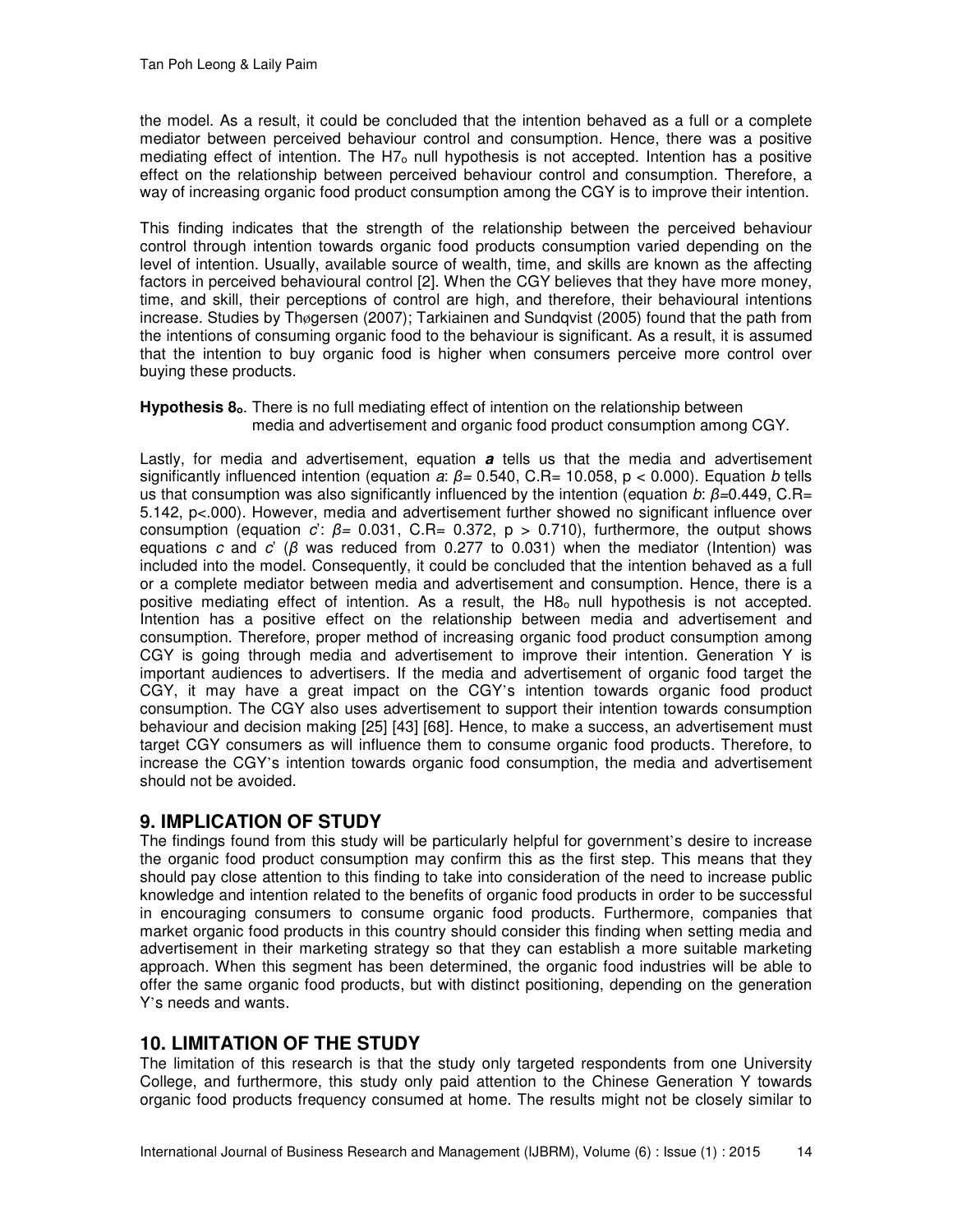other races, such as Malays Generation Y and Indians Generation Y intentions and consumption behaviour.

## **11. CONCLUSION AND FUTURE STUDY**

In this study, the intention was indicated as a full mediator between knowledge, health consciousness, product attributes, environmental concern, perceived behaviour control, media and advertisement and consumption. This study also found that intention was not a full mediator between awareness, subjective norms and consumption. Hence, this study suggested two approaches for further exploration. First, future research should cover other races Generation Y. Lastly, the research model should be applied to other similar business research contexts.

### **12. REFERENCES**

- [1] Ahmad, S.A. Consumer's Perception and Purchase Intentions towards Organic Food Products: Exploring the Attitude among Malaysian". International Journal of Business and Management. 2010.
- [2] Ajzen, I. and Fishbein, M. "Understanding attitudes and predicting social behaviour"*.*  Englewoods-Cliffs, New Jersey: Prentice Hall. 1991.
- [3] Ascherio, A., Chen, H., Weisskopf, M. G., O'Reilly, E., McCullough, M. L., Calle, E. E., Schwarzschild, M. A., and Thun, M. J. "Pesticide exposure and risk for Parkinson's disease". Annals of Neurology, vol. 60, pp. 197-203. 2006.
- [4] Arbindra, P. R., Moon, W. & Balasubramanian, S. "Agro-biotechnology and organic food purchase in the United Kingdom". British Food Journal, vol. 107 (2) pp 84-97. 2005.
- [5] Baron, R. M., and Kenny, D. A. "The moderator-mediator variable distinction in social psychological research: Conceptual, strategic, and statistical considerations". Journal of Personality and Social Psychology, vol. 51, pp.1173–1182, 1986.
- [6] Bellows, A.C., Onyango, B., Diamond, A., and Hallman, W.K. "Understanding consumer interest in organics: production values vs. purchasing behaviour". Journal of Agricultural and Food Industrial organization*,* vol*.* 6, pp1-27. 2008.
- [7] Berta, D. "Grass-fed movement grows in popularity with chefs nationwide". Nation's Restaurants News, vol.40(40), pp.35- 74. 2006, October 2. 2006.
- [8] Botonaki, A., Polymeros, K., Tsakiridou, E. & Mattas, K. "The role of food quality certification on consumers' food choices". British Food Journal, vol. 108(2-3), pp. 77-90. 2006.
- [9] Byrne, B. M. "*Structural equation modeling with AMOS: Basic concepts, applications, and programming"*. Mahwah, NJ: Lawrence Erlbaum Associates. 2001.
- [10] Chan, R. Y., and Lau, B. "Explaining Green Purchasing Behaviour: A Cross-Cultural Study on American and Chinese Consumers". Journal of International Consumer Marketing, vol. 14(2/3), pp. 9-40. 2002.
- [11] Chen, M.F. "Consumer attitudes and purchase intentions in relation to organic foods in Taiwan: moderating effects of food-related personality traits", Food Quality and Preference, vol. 18 (7), pp. 1008-21. 2007.
- [12] Chinnici, G., D'Amico, M. & Pecorino, B. "A multivariate statistical analysis on the consumers of organic products". British Food Journal, pp. 187-199. 2002.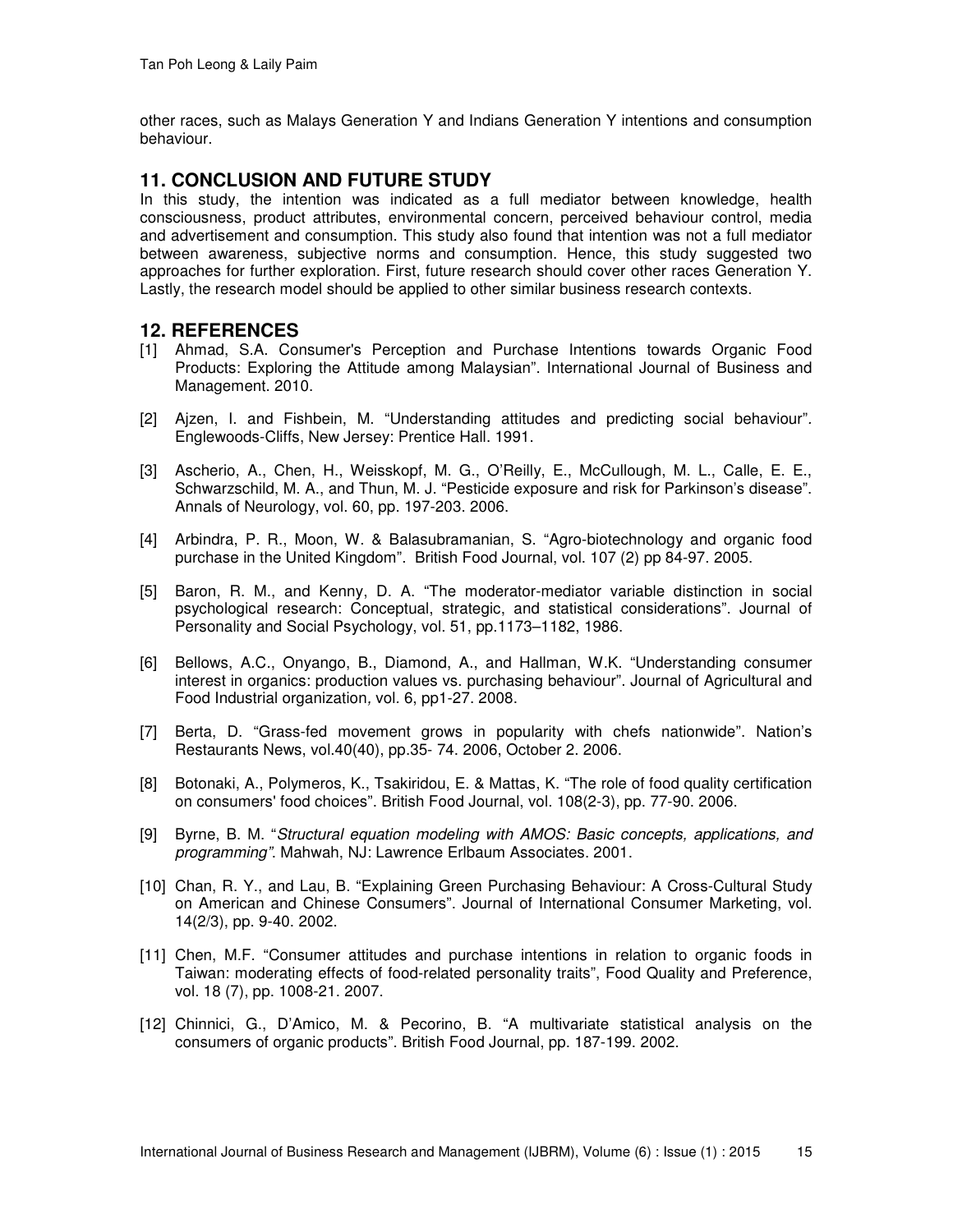- [13] Chiou, J. "Antecedents and moderators of behaviour intention: Differences between U.S. and Taiwanese students". Genetic, Social, and General Psychology Monographs, vol. 126(1), pp. 105-124. 2000.
- [14] Durham, C.A. & Andrade, D. "Health vs environmental motivation in organic preferences and purchases", paper presented at American Agricultural Economics Association Annual Meeting, Providence, RI. 2005.
- [15] D' Souza, C., Taghian, M. & Lamb, P. "An empirical study on the influence of environmental labels on consumers". Corporate Communications. vol. 11 (2), pp. 162-173. 2006.
- [16] Flora, M.M. "The effect of college students' gender and major on beliefs towards organic food". Unpublished Master dissertation Graduate School of Education, Health, and Human Services, Kent State University College. 2009.
- [17] Fox, J. "Structural equation modelling with the SEM package in R. Structural equation modeling", vol. 13(3), pp. 465–486. 2006.
- [18] Fotopoulos, C. and Krystallis, A. "Purchasing motives and profile of Greek organic consumer: a countrywide survey". British Food Journal, vol. 104 (9), pp. 730-64. 2002.
- [19] Gotschi, E., Vogel, S. and Lindenthal, T. "High school students' attitudes and behaviour towards organic products: survey results from Vienna", Institute for Sustainable Economic Development, DoE ASS, University of Natural Resources and Applied Life Sciences, Vienna. 2007.
- [20] Gracia, A. and de Magistris, T. "Organic food product purchase behaviour: a pilot study for urban consumers in the South of Italy", Spanish Journal of Agricultural Research, vol. 5 (4), pp. 439-51. 2007.
- [21] Gunter, B. & Furnham, A. "Socialization of child consumer". London and New York: Routledge. 1998.
- [22] Hair, J.F., Black, W.C., Babin, B.J., and Anderson, R.E. "Multivariate Data Analysis". Seventh Edition. Prentice Hall, Upper Saddle River, New Jersey. 2010.
- [23] Hartmann & Apaolaze Ib'n'ez. "Green value added". Marketing Intelligence and Planning, vol. 24(7), pp. 673-680. 2006.
- [24] Holm, L. "Healthy nutrition and everyday habits. In L. Holm (Ed.), Food, people and meals: social science perspectives. 1st ed. Copenhagen": Munksgaard, pp. 165-174, 2003.
- [25] Hoyer, W., and MacInnis, D. "Consumer Behaviour" (4th Edition): Boston: Houghton Mifflin. 2007.
- [26] Hughner, R. S., McDonagh, P., Prothero, A., Shultz II, C. J. & Stanton, J. "Who are organic food consumers? A compilation and review of why people purchase organic food". Journal of Consumer Behaviour, vol. 6, pp. 94-110. 2007.
- [27] Kim, Y., and S. M. Choi. (2003, november). "Antecedents of pro-environmental behaviours: An examination of cultural values, self-efficacy, and environmental attitudes". International Communication Association, Marriott Hotel. [Online]: Available: www.allacademic.com/meta/p111527\_index.html. [November 4, 2011].
- [28] Krejcie, R.V. & Morgan, D.W. "Determining sample size for research activities. Educational & Psychological Measurement". Vol. 30, pp. 607-610. 1970.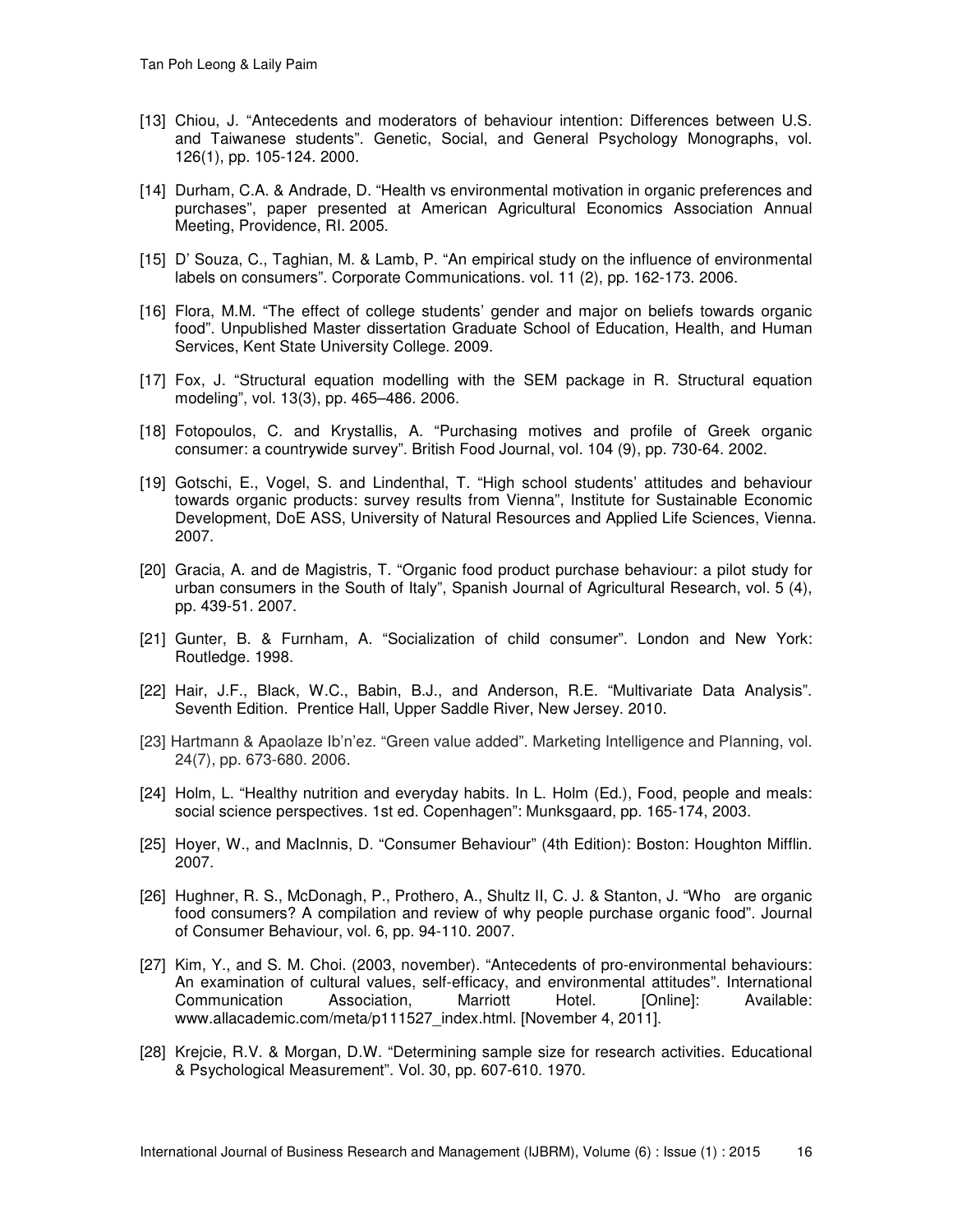- [29] Kriflik, L. S., and Yeatman, H. "Food scares and sustainability: A consumer perspective". Health, Risk and Society, vol. 7(1), pp. 11-24. 2005.
- [30] Krystallis, A., Vassallo, M., Chryssohoidis, G. & Perrea, T. "Societal and individualistic drivers as predictors of organic purchasing revealed through a portrait value questionnaire (PVQ)-based inventory". Journal of Consumer Behaviour*,* vol. 7, pp. 164-187. 2008.
- [31] Larue, B., West, G., Gendron, C. and Lambert, R. "Consumer response to functional foods produced by conventional, organic, or genetic manipulation". Agribusiness, vol. 20 (2), pp. 155-66. 2004.
- [32] Lawrance, M. "College students' perceptions and information sources regarding organic and genetically modified food industries". Unpublished Master dissertation. Faculty of the Graduate College of the Oklahoma State University. 2007.
- [33] Lea, E. & Worsley, T. "Australians' organic food beliefs, demographics and values". British Food Journal, vol. 107(11), pp. 855-869. 2005.
- [34] Lee, W., Sandler, D., Blair, A., Samanic, C., Cross, A. and Alavanja, M. "Pesticide use and colorectal cancer risk in the Agricultural Health Study". International Journal Cancer, vol. 121, pp. 339-46. 2007.
- [35] Legrand, W. & Sloan, P. "Customer's preferences to healthy meals". Advances in Hospitality and Leisure*,* vol. 2, pp. 265-273. 2006.
- [36] Lin, X. and Wang, C. L. "The heterogeneity of Chinese consumer values: a dual structure explanation". Cross Cultural Management, vol. 17(3), pp. 244-256. 2007.
- [37] Liu, M.E. "U.S college students' organic food consumption behaviour". Unpublished PHd dissertation Graduate Faculty Hospitality Administrative. University of Texas. Texas. 2007.
- [38] Lohr, L. "Factors Affecting International Demand and Trade in Organic Food Products". Economic Research Service/USDA, Changing Structure of Global Food Consumption and Trade/ WRS-01-1. 2011.
- [39] Lwin M.O. and Williams, J.D. "A Model Integrating the Multidimensional Developmental Theory of Privacy and Theory of Planned Behavior to Examine Fabrication of Information Online". Marketing Letters, vol. 14 (4), pp. 257-272. 2003.
- [40] Magnusson, M.K., Arvola, A., Koivisto Hursti, U.K., Aberg, L. and Sjoden, P.O. "Attitudes toward organic foods among Swedish consumers". British Food Journal, vol. 103, pp. 209- 227. 2001.
- [41] Magnusson, M.K., Arvola, A., Hursti, U.K., Aberg, L. & Sjoden, P.O. "Choice of organic foods is related to perceived consequences for human health and to environmentally friendly behaviour". Appetite, vol. 40, pp. 109–117. 2003.
- [42] Mainieri, T., E. Barnett, T. Valdero, J. Unipan, and S. Oskamp. "Green buying: The influence of environmental concern on consumer behaviour". Journal of Social Psychology, vol. 137(2), pp. 189-204. 1997.
- [43] Michelsen, J. "Organic farmers and conventional food distribution systems: The recent expansion of the organic food market in Denmark". American Journal of Alternative Agriculture*,* vol. 11(1), pp. 18-24. 1996.
- [44] Musdiana M S, Siti M A, Etty H H, Muna A J, M Rizaimy S. "Consumer's perception and purchase intentions towards organic food products: Exploring attitude among academician". Canadian Social Science Journal, vol. 6 (6), pp. 119-129. 2010.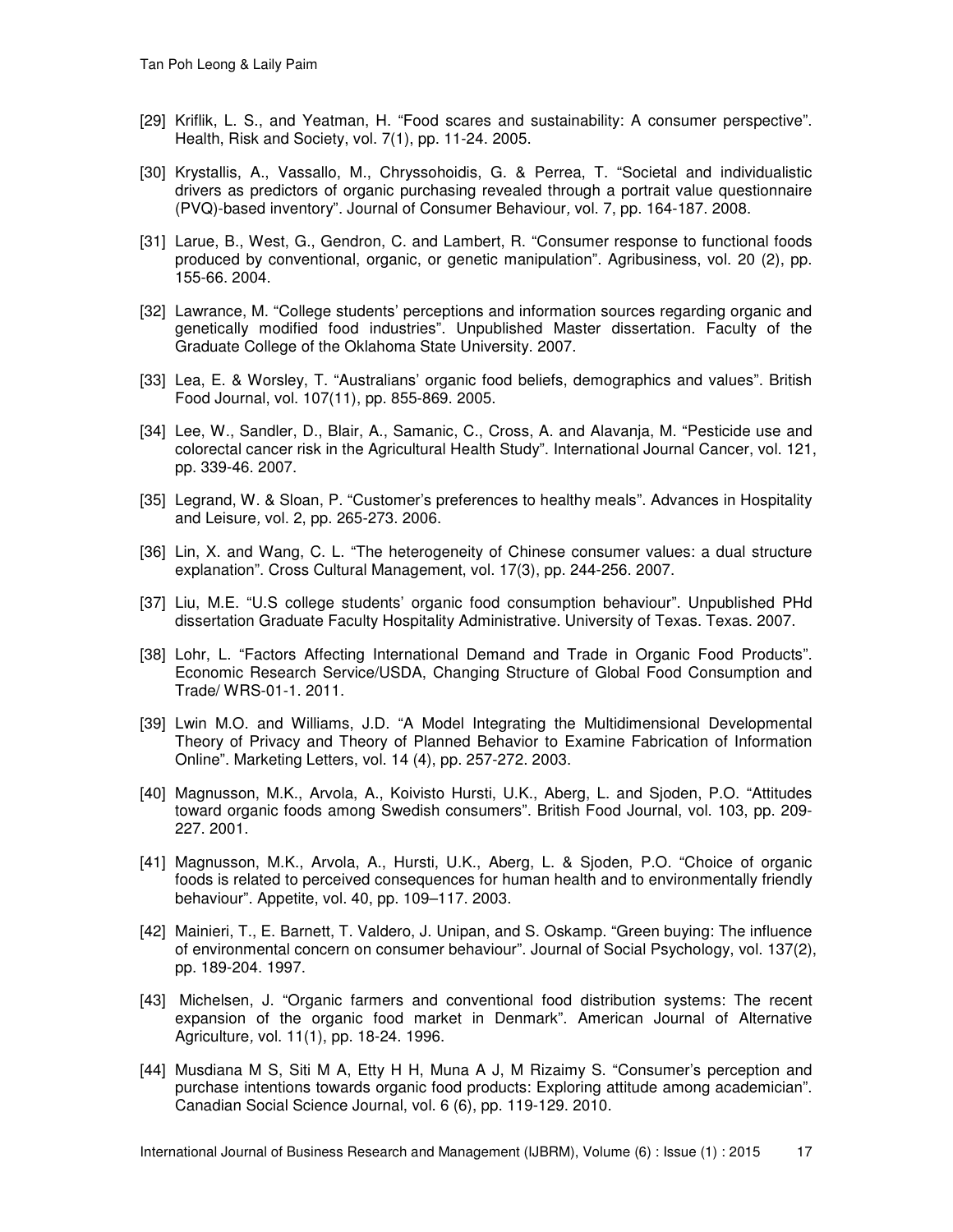- [45] Nasution, R.A., Tarigan., M.M, and Dhewanto, W. "Consumer attitude and intention to buy organic food as a result of brand extension: An experimental approach". World Journal of Management, vol. 3 (1), pp. 75-85. 2011.
- [46] Olshansky, S. J., Passaro, D. J., Hershow, R. C., Layden, J., Carnes, B. A., Brody, J., Hayflick, L., Butler, R. N., Allison, D. B., and Ludwig, D. S. "A potential decline in the life expectancy in the United States in the 21st century". The New England Journal of Medicine, vol. 352, pp. 1138–1145. 2005.
- [47] Onyango, B, W. Hallman & Bellows. "Purchasing organic food in US food system: A study of attitudes and practice". British Food Journal, vol. 109, pp. 399-411. 2007.
- [48] Organic Monitor. The South-East Asian Market for organic food and drink, UK. 2006.
- [49] Pearson, N., Biddle, S. J. H. & Gorely, T. "Family correlates of breakfast consumption among children and adolescents. A systematic review", Appetite, vol. 52, pp. 1- 7. 2009.
- [50] Rembialkowska, E. "Wholesomeness and sensory quality of potatoes and selected vegetables from the organic farms". Habilitation Thesis. Warsaw Agriculture University. 2000.
- [51] Rezai, G., Mohamed, Z., and Shamsudin, M.N. "Malaysia consumer's perceptive towards purchasing organically produce vegetable". 2nd International Conference on Business and Economic Research, (2<sup>nd</sup> ICBER) Proceeding, Malaysia. 2011.
- [52] Richter. T. "Review of organic market development in Europe from OFCAP to QLIF". [Online]. Available: www.orgprints.org/7970/01/JOC\_2006\_Richter\_Market\_between\_OFCAP\_and\_QLIF\_eprint s.pdf. [September 9, 2012].
- [53] Rodriguez, E., Lacaze, V. & Lupin, B. "Valuation of consumers' willingness-to-pay for organic food in Argentina, paper presented at 12th Congress of the European Association of Agricultural Economists" – EAAE, Ghent. 2008.
- [54] Salleh, M.M., Ali, S.M., Harun, E.H., Jalil, M.A. & Shaharudin, M.R. "Consumer's perception and purchase intentions towards organic food products: Exploring attitude among academician". Canada Social Science, vol. 6 (6), pp. 119-129. 2010.
- [55] Shaharudin, Mohd. Rezaimy. J. Jalid. "Purchase Intention of Organic Food". Canada Social Science*,* vol. 6, pp. 70-79. 2010.
- [56] Soler F. & Sánchez, M. "Consumer's acceptability of organic food in Spain: result from an experimental auction market". British Food Journal, vol. 104. pp. 670-687. 2002.
- [57] Stanton, Emms & Sia. "Malaysia's Markets for Functional Foods, Nutraceuticals and Organic Foods". Report prepared for the Counsellor and Regional Agri-Food Trade Commissioner, Southeast Asia, and the High Commission of Canada in Malaysia. 2011.
- [58] Steenkamp, B. E. M. and Baumgartner, H. "On the use of structural equation models for marketing modeling". International Journal of Research in Marketing, vol. 17, pp. 195- 202. 2000.
- [59] Stobbelaar, D.J., Casimir, G., Borghuis, J., Marks, I., Meijer, L. and Zebeda, S. "Adolescents' attitudes towards organic food: a survey of 15- to 16-year old school children", International Journal of Consumer Studies, vol. 31, pp. 349-56. 2007.
- [60] Tarkiainen, A and Sundqvist, S. "Subjective norms, attitudes and intentions of Finnish consumers in buying organic food". British Food Journal, vol. 107, pp. 808-822. 2005.